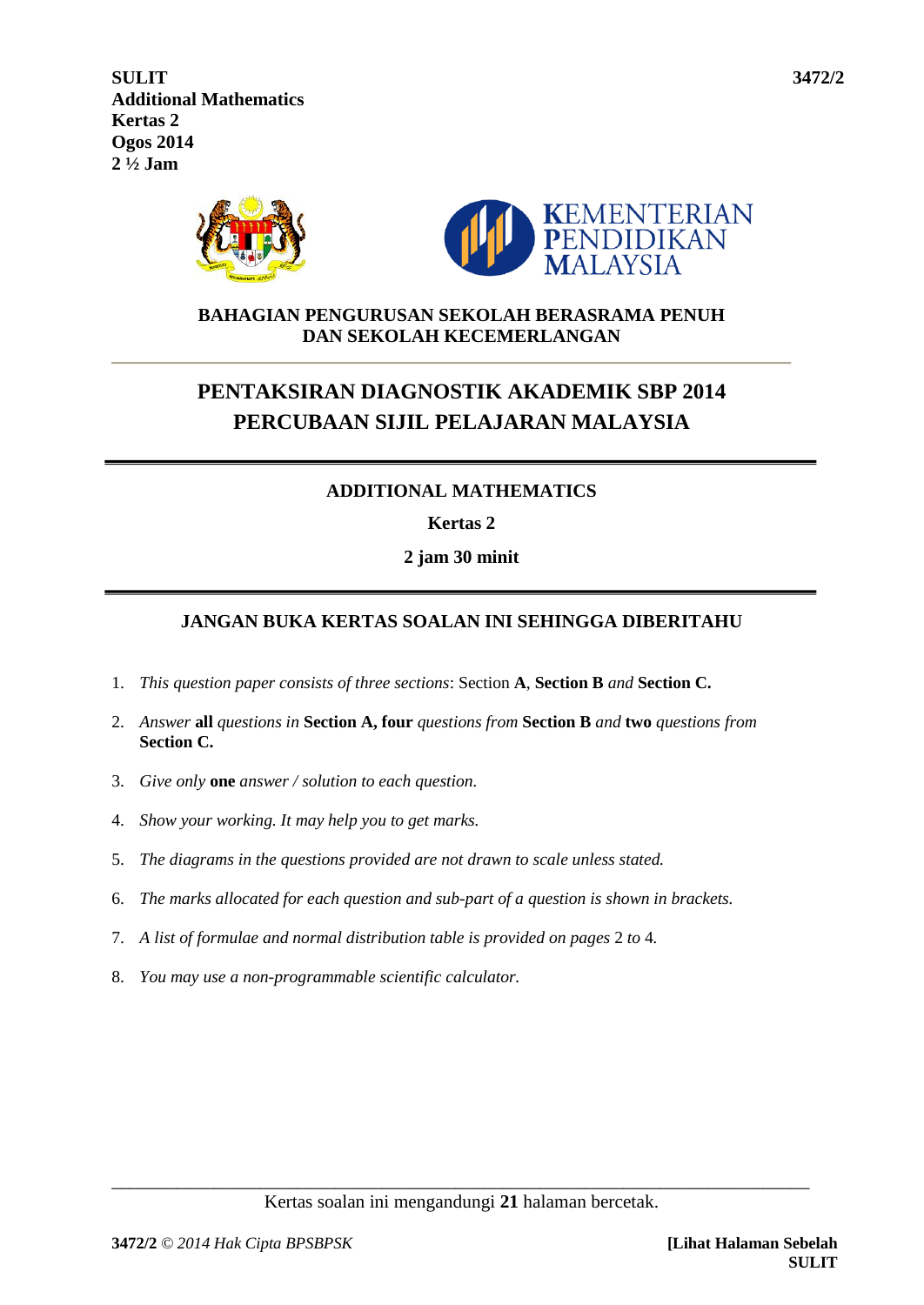#### **BLANK PAGE**

#### *HALAMAN KOSONG*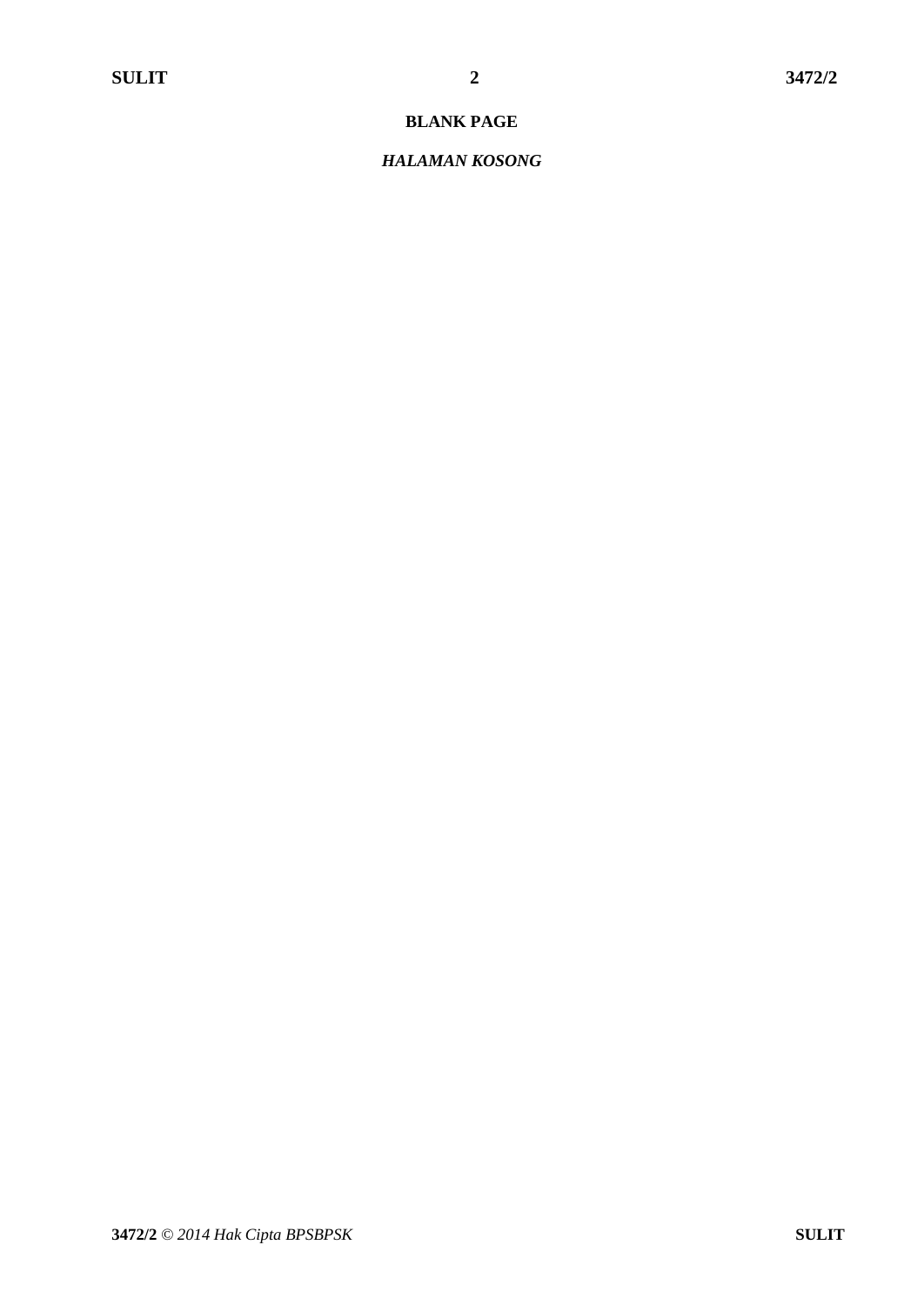*The following formulae may be helpful in answering the questions. The symbols given are the ones commonly used.*

ALGEBRA  
\n1 
$$
x = \frac{-b \pm \sqrt{b^2 - 4ac}}{2a}
$$
  
\n2  $a^m \times a^n = a^{m+n}$   
\n3  $a^m \div a^n = a^{m-n}$   
\n4  $(a^m)^n = a^{nm}$   
\n5  $\log_a m = \log_a m + \log_a n$   
\n6  $\log_a \frac{m}{n} = \log_a m - \log_a n$   
\n7  $\log_a m^n = n \log_a m$   
\n8  $\log_a b = \frac{\log_c b}{\log_c a}$   
\n9  $T_n = a + (n-1)d$   
\n10  $S_n = \frac{n}{2}[2a + (n-1)d]$   
\n11  $T_n = ar^{n-1}$   
\n12  $S_n = \frac{a(r^n - 1)}{r - 1} = \frac{a(1 - r^n)}{1 - r}$ ,  $(r \neq 1)$   
\n13  $S_\infty = \frac{a}{1 - r}$ ,  $|r| < 1$ 

#### **CALCULUS**

1 
$$
y = uv
$$
,  $\frac{dy}{dx} = u \frac{dv}{dx} + v \frac{du}{dx}$   
\n2  $y = \frac{u}{v}$ ,  $\frac{dy}{dx} = \frac{v \frac{du}{dx} - u \frac{dv}{dx}}{v^2}$ ,

$$
3 \quad \frac{dy}{dx} = \frac{dy}{du} \times \frac{du}{dx}
$$

4 Area under a curve = 
$$
\int_{a}^{b} y \, dx
$$
 or  
\n
$$
= \int_{a}^{b} x \, dy
$$
\n5 Volume generated  
\n
$$
= \int_{a}^{b} \pi y^2 \, dx
$$
 or  
\n
$$
= \int_{a}^{b} \pi x^2 \, dy
$$

*r*

*b*

1

#### **GEOM ETRY**

1. Distance = 
$$
\sqrt{(x_1 - x_2)^2 + (y_1 - y_2)^2}
$$

2. Midpoint

$$
(x, y) = \left(\frac{x_1 + x_2}{2}, \frac{y_1 + y_2}{2}\right)
$$

3.  $|r| = \sqrt{x^2 + y^2}$  $\hat{r} = \frac{xi + yj}{\sqrt{2}}$  $\hat{r} = \frac{xi + \hat{r}}{1 - \hat{r}}$ 

4.  $r = \frac{x+ y}{\sqrt{x^2 + y^2}}$ 

- 5. A point dividing a segment of a line  $(x,y) = \left| \frac{nx_1 + mx_2}{n}, \right.$  $\setminus$ ſ  $\ddot{}$  $^{+}$  $m + n$  $\frac{nx_1 + mx_2}{n}$ ,  $\frac{ny_1 + my_2}{n}$  $\big)$  $\setminus$  $\overline{+}$  $^{+}$  $m + n$  $ny_1 + my_2$
- 6. Area of triangle  $=$

$$
\frac{1}{2}\Big| (x_1y_2 + x_2y_3 + x_3y_{1_1}) - (x_2y_1 + x_3y_2 + x_1y_3)
$$

 $x^2 + y$ 

 $\ddot{}$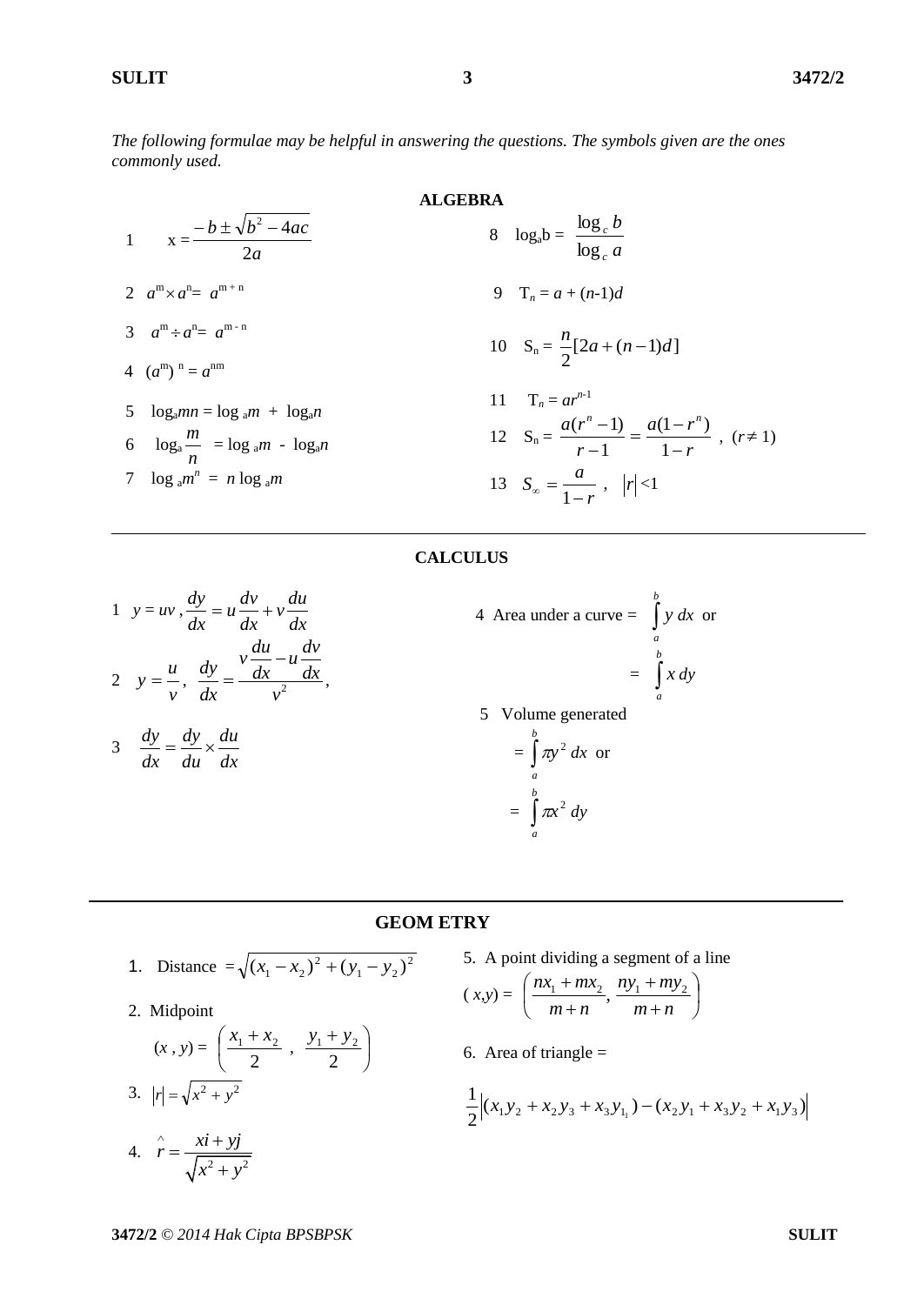**STATISTIC**

8

9

1 
$$
\bar{x} = \frac{\sum x}{N}
$$
  
\n2  $\bar{x} = \frac{\sum fx}{\sum f}$   
\n3  $\sigma = \sqrt{\frac{\sum (x - \bar{x})^2}{N}} = \sqrt{\frac{\sum x^2 - x^2}{N}} = \sqrt{\frac{\sum x^2 - x^2}{\sum f}}$   
\n4  $\sigma = \sqrt{\frac{\sum f(x - \bar{x})^2}{\sum f}} = \sqrt{\frac{\sum fx^2 - x^2}{\sum f}} = \sqrt{\frac{\sum fx^2 - x^2}{\sum f}} = \sqrt{\frac{\sum fx^2 - x^2}{\sum f}} = \sqrt{\frac{\sum fx^2 - x^2}{\sum f}} = \sqrt{\frac{\sum fx^2 - x^2}{\sum f}} = \sqrt{\frac{\sum fx^2 - x^2}{\sum f}} = \sqrt{\frac{\sum fx^2 - x^2}{\sum f}} = \sqrt{\frac{\sum fx^2 - x^2}{\sum f}} = \sqrt{\frac{\sum fx^2 - x^2}{\sum f}} = \sqrt{\frac{\sum fx^2 - x^2}{\sum f}} = \sqrt{\frac{\sum fx^2 - x^2}{\sum f}} = \sqrt{\frac{\sum fx^2 - x^2}{\sum f}} = \sqrt{\frac{\sum fx^2 - x^2}{\sum f}} = \sqrt{\frac{\sum fx^2 - x^2}{\sum f}} = \sqrt{\frac{\sum fx^2 - x^2}{\sum f}} = \sqrt{\frac{\sum fx^2 - x^2}{\sum f}} = \sqrt{\frac{\sum fx^2 - x^2}{\sum f}} = \sqrt{\frac{\sum fx^2 - x^2}{\sum f}} = \sqrt{\frac{\sum fx^2 - x^2}{\sum f}} = \sqrt{\frac{\sum fx^2 - x^2}{\sum f}} = \sqrt{\frac{\sum fx^2 - x^2}{\sum f}} = \sqrt{\frac{\sum fx^2 - x^2}{\sum f}} = \sqrt{\frac{\sum fx^2 - x^2}{\sum f}} = \sqrt{\frac{\sum fx^2 - x^2}{\sum f}} = \sqrt{\frac{\sum fx^2 - x^2}{\sum f}} = \sqrt{\frac{\sum fx^2 - x^2}{\sum f}} = \sqrt{\frac{\sum fx^2 - x^2}{\sum f}} = \sqrt{\frac{\sum fx^2 - x^2}{\sum f}} = \sqrt{\frac{\sum fx^2 - x^2}{\sum f}} = \sqrt{\frac{\sum fx^2 - x^2}{\sum f}} = \sqrt{\frac{\sum fx^2 - x^2}{\sum f}} = \sqrt{\frac{\sum fx^2 - x^2}{\sum f}} = \sqrt{\frac{\sum fx^2 - x^2}{\sum f}} = \sqrt$ 

7 
$$
\bar{I} = \frac{\sum w_i I_i}{\sum w_i}
$$
  
\n8  ${}^nP_r = \frac{n!}{(n-r)!}$   
\n9  ${}^nC_r = \frac{n!}{(n-r)!r!}$   
\n10  $P(A \cup B)=P(A)+P(B)-P(A \cap B)$   
\n11  $P(X=r) = {}^nC_r p^r q^{n-r}, p+q = 1$ 

**TRIGONOMETRY**

2 Area of sector  $A = \frac{1}{2}r^2$ 2  $r^2\theta$ 3  $\sin^2 A + \cos^2 A = 1$ 4  $\sec^2 A = 1 + \tan^2 A$ 5  $\csc^2 A = 1 + \cot^2 A$ 6  $sin2A = 2 sinA cosA$ 7  $\cos 2A = \cos^2 A - \sin^2 A$  $= 2 \cos^2 A - 1$  $= 1 - 2 \sin^2 A$ 

1 Arc length,  $s = r \theta$ 

8  $tan2A =$ *A A*  $1 - \tan^2$ 2tan  $\overline{a}$ 

- 9  $\sin (A \pm B) = \sin A \cos B \pm \cos A \sin B$
- $10 \cos(A \pm B) = \cos A \cos B \mp \sin A \sin B$

11 
$$
\tan (A \pm B) = \frac{\tan A \pm \tan B}{1 \mp \tan A \tan B}
$$

12 Mean,  $\mu$  =  $np$ 

14  $z = \frac{x}{\sigma}$ 

 $x - \mu$ 

13  $\sigma = \sqrt{npq}$ 

12 
$$
\frac{a}{\sin A} = \frac{b}{\sin B} = \frac{c}{\sin C}
$$

$$
13 \quad a^2 = b^2 + c^2 - 2bc \cos A
$$

14 Area of triangle 
$$
=\frac{1}{2}ab\sin C
$$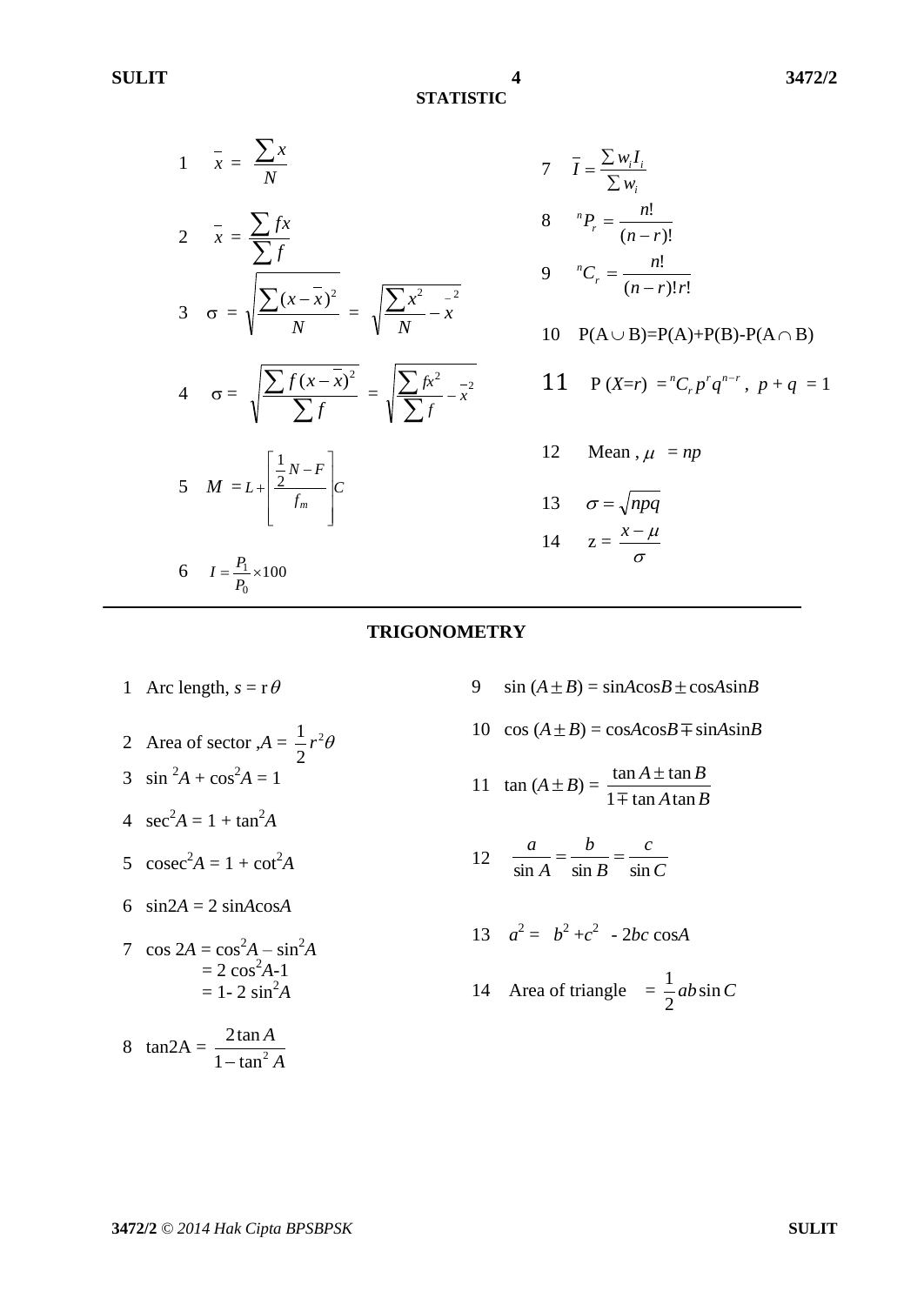#### **THE UPPER TAIL PROBABILITY Q(z) FOR THE NORMAL DISTRIBUTION N(0,1)** *KEBARANGKALIAN HUJUNG ATAS Q***(z)** *BAGI TABURAN NORMAL* **N(0, 1)**

| $\ensuremath{\mathnormal{Z}}$ | $\mathbf{0}$ | 1       | $\boldsymbol{2}$ | 3       | 4       | 5       | 6       | 7       | 8       | 9       | 1              | $\overline{c}$ | 3              | $\overline{4}$ | 5              | 6              | 7              | 8              | 9              |
|-------------------------------|--------------|---------|------------------|---------|---------|---------|---------|---------|---------|---------|----------------|----------------|----------------|----------------|----------------|----------------|----------------|----------------|----------------|
|                               |              |         |                  |         |         |         |         |         |         |         |                |                |                |                | Minus / Tolak  |                |                |                |                |
| 0.0                           | 0.5000       | 0.4960  | 0.4920           | 0.4880  | 0.4840  | 0.4801  | 0.4761  | 0.4721  | 0.4681  | 0.4641  | $\overline{4}$ | 8              | 12             | 16             | 20             | 24             | 28             | 32             | 36             |
| 0.1                           | 0.4602       | 0.4562  | 0.4522           | 0.4483  | 0.4443  | 0.4404  | 0.4364  | 0.4325  | 0.4286  | 0.4247  | 4              | 8              | 12             | 16             | 20             | 24             | 28             | 32             | 36             |
| 0.2                           | 0.4207       | 0.4168  | 0.4129           | 0.4090  | 0.4052  | 0.4013  | 0.3974  | 0.3936  | 0.3897  | 0.3859  | 4              | 8              | 12             | 15             | 19             | 23             | 27             | 31             | 35             |
| 0.3                           | 0.3821       | 0.3783  | 0.3745           | 0.3707  | 0.3669  | 0.3632  | 0.3594  | 0.3557  | 0.3520  | 0.3483  | 4              | 7              | 11             | 15             | 19             | 22             | 26             | 30             | 34             |
| 0.4                           | 0.3446       | 0.3409  | 0.3372           | 0.3336  | 0.3300  | 0.3264  | 0.3228  | 0.3192  | 0.3156  | 0.3121  | 4              | 7              | 11             | 15             | 18             | 22             | 25             | 29             | 32             |
| 0.5                           | 0.3085       | 0.3050  | 0.3015           | 0.2981  | 0.2946  | 0.2912  | 0.2877  | 0.2843  | 0.2810  | 0.2776  | 3              | $\tau$         | 10             | 14             | 17             | 20             | 24             | 27             | 31             |
| 0.6                           | 0.2743       | 0.2709  | 0.2676           | 0.2643  | 0.2611  | 0.2578  | 0.2546  | 0.2514  | 0.2483  | 0.2451  | 3              | $\tau$         | 10             | 13             | 16             | 19             | 23             | 26             | 29             |
| 0.7                           | 0.2420       | 0.2389  | 0.2358           | 0.2327  | 0.2296  | 0.2266  | 0.2236  | 0.2206  | 0.2177  | 0.2148  | 3              | 6              | 9              | 12             | 15             | 18             | 21             | 24             | 27             |
| 0.8                           | 0.2119       | 0.2090  | 0.2061           | 0.2033  | 0.2005  | 0.1977  | 0.1949  | 0.1922  | 0.1894  | 0.1867  | 3              | 5              | 8              | 11             | 14             | 16             | 19             | 22             | 25             |
| 0.9                           | 0.1841       | 0.1814  | 0.1788           | 0.1762  | 0.1736  | 0.1711  | 0.1685  | 0.1660  | 0.1635  | 0.1611  | 3              | 5              | 8              | 10             | 13             | 15             | 18             | 20             | 23             |
| 1.0                           | 0.1587       | 0.1562  | 0.1539           | 0.1515  | 0.1492  | 0.1469  | 0.1446  | 0.1423  | 0.1401  | 0.1379  | $\overline{2}$ | 5              | 7              | 9              | 12             | 14             | 16             | 19             | 21             |
| 1.1                           | 0.1357       | 0.1335  | 0.1314           | 0.1292  | 0.1271  | 0.1251  | 0.1230  | 0.1210  | 0.1190  | 0.1170  | $\overline{2}$ | 4              | 6              | 8              | 10             | 12             | 14             | 16             | 18             |
| 1.2                           | 0.1151       | 0.1131  | 0.1112           | 0.1093  | 0.1075  | 0.1056  | 0.1038  | 0.1020  | 0.1003  | 0.0985  | 2              | 4              | 6              | 7              | 9              | 11             | 13             | 15             | 17             |
| 1.3                           | 0.0968       | 0.0951  | 0.0934           | 0.0918  | 0.0901  | 0.0885  | 0.0869  | 0.0853  | 0.0838  | 0.0823  | $\overline{2}$ | 3              | 5              | 6              | 8              | 10             | 11             | 13             | 14             |
| 1.4                           | 0.0808       | 0.0793  | 0.0778           | 0.0764  | 0.0749  | 0.0735  | 0.0721  | 0.0708  | 0.0694  | 0.0681  | 1              | 3              | 4              | 6              | 7              | 8              | 10             | 11             | 13             |
| 1.5                           | 0.0668       | 0.0655  | 0.0643           | 0.0630  | 0.0618  | 0.0606  | 0.0594  | 0.0582  | 0.0571  | 0.0559  | 1              | $\overline{c}$ | $\overline{4}$ | 5              | 6              | $\overline{7}$ | 8              | 10             | 11             |
| 1.6                           | 0.0548       | 0.0537  | 0.0526           | 0.0516  | 0.0505  | 0.0495  | 0.0485  | 00475   | 0.0465  | 0.0455  | 1              | $\overline{c}$ | 3              | 4              | 5              | 6              | 7              | 8              | 9              |
| 1.7                           | 0.0446       | 0.0436  | 0.0427           | 0.0418  | 0.0409  | 0.0401  | 0.0392  | 0.0384  | 0.0375  | 0.0367  | 1              | $\mathfrak{2}$ | 3              | 4              | $\overline{4}$ | 5              | 6              | $\overline{7}$ | 8              |
| 1.8                           | 0.0359       | 0.0351  | 0.0344           | 0.0336  | 0.0329  | 0.0322  | 0.0314  | 0.0307  | 0.0301  | 0.0294  | 1              | $\mathbf{1}$   | $\overline{2}$ | 3              | 4              | $\overline{4}$ | 5              | 6              | 6              |
| 1.9                           | 0.0287       | 0.0281  | 0.0274           | 0.0268  | 0.0262  | 0.0256  | 0.0250  | 0.0244  | 0.0239  | 0.0233  | 1              | $\mathbf{1}$   | $\overline{2}$ | $\overline{2}$ | 3              | $\overline{4}$ | $\overline{4}$ | 5              | 5              |
| 2.0                           | 0.0228       | 0.0222  | 0.0217           | 0.0212  | 0.0207  | 0.0202  | 0.0197  | 0.0192  | 0.0188  | 0.0183  | $\theta$       | $\mathbf{1}$   | 1              | $\mathfrak{2}$ | $\overline{2}$ | 3              | 3              | $\overline{4}$ | $\overline{4}$ |
| 2.1                           | 0.0179       | 0.0174  | 0.0170           | 0.0166  | 0.0162  | 0.0158  | 0.0154  | 0.0150  | 0.0146  | 0.0143  | $\Omega$       | $\mathbf{1}$   | $\mathbf{1}$   | $\overline{c}$ | $\overline{2}$ | $\mathfrak{2}$ | 3              | 3              | $\overline{4}$ |
| 2.2                           | 0.0139       | 0.0136  | 0.0132           | 0.0129  | 0.0125  | 0.0122  | 0.0119  | 0.0116  | 0.0113  | 0.0110  | $\theta$       | $\mathbf{1}$   | 1              | $\mathbf{1}$   | $\overline{2}$ | $\mathfrak{2}$ | $\overline{2}$ | 3              | 3              |
| 2.3                           | 0.0107       | 0.0104  | 0.0102           |         |         |         |         |         |         |         | $\theta$       | $\mathbf{1}$   | 1              | $\mathbf{1}$   | $\mathbf{1}$   | $\mathfrak{2}$ | $\mathfrak{2}$ | $\overline{2}$ | $\mathfrak{2}$ |
|                               |              |         |                  | 0.00990 | 0.00964 | 0.00939 | 0.00914 |         |         |         | 3              | 5              | 8              | 10             | 13             | 15             | 18             | 20             | 23             |
|                               |              |         |                  |         |         |         |         | 0.00889 | 0.00866 | 0.00842 | 2              | 5              | 7              | 9              | 12             | 14             | 16             | 16             | 21             |
| 2.4                           | 0.00820      | 0.00798 | 0.00776          | 0.00755 | 0.00734 |         |         |         |         |         | $\overline{2}$ | 4              | 6              | 8              | 11             | 13             | 15             | 17             | 19             |
|                               |              |         |                  |         |         | 0.00714 | 0.00695 | 0.00676 | 0.00657 | 0.00639 | $\overline{2}$ | 4              | 6              | 7              | 9              | 11             | 13             | 15             | 17             |
| 2.5                           | 0.00621      | 0.00604 | 0.00587          | 0.00570 | 0.00554 | 0.00539 | 0.00523 | 0.00508 | 0.00494 | 0.00480 | $\overline{2}$ | 3              | 5              | 6              | 8              | 9              | 11             | 12             | 14             |
| 2.6                           | 0.00466      | 0.00453 | 0.00440          | 0.00427 | 0.00415 | 0.00402 | 0.00391 | 0.00379 | 0.00368 | 0.00357 | 1              | $\mathfrak{2}$ | 3              | 5              | 6              | $\overline{7}$ | 9              | 9              | 10             |
| 2.7                           | 0.00347      | 0.00336 | 0.00326          | 0.00317 | 0.00307 | 0.00298 | 0.00289 | 0.00280 | 0.00272 | 0.00264 | 1              | $\overline{c}$ | 3              | 4              | 5              | 6              | $\overline{7}$ | 8              | 9              |
| 2.8                           | 0.00256      | 0.00248 | 0.00240          | 0.00233 | 0.00226 | 0.00219 | 0.00212 | 0.00205 | 0.00199 | 0.00193 | $\mathbf{1}$   | $\mathbf{1}$   | $\overline{2}$ | 3              | $\overline{4}$ | $\overline{4}$ | 5              | 6              | 6              |
| 2.9                           | 0.00187      | 0.00181 | 0.00175          | 0.00169 | 0.00164 | 0.00159 | 0.00154 | 0.00149 | 0.00144 | 0.00139 | $\overline{0}$ | $\mathbf{1}$   | $\mathbf{1}$   | $\overline{2}$ | $\overline{2}$ | 3              | 3              | $\overline{4}$ | $\overline{4}$ |
| 3.0                           | 0.00135      | 0.00131 | 0.00126          | 0.00122 | 0.00118 | 0.00114 | 0.00111 | 0.00107 | 0.00104 | 0.00100 | $\overline{0}$ | 1              | -1             | $\overline{c}$ | $\overline{2}$ | $\overline{c}$ | 3              | 3              | $\overline{4}$ |
|                               |              |         |                  |         |         |         |         |         |         |         |                |                |                |                |                |                |                |                |                |





Example / *Contoh*:

If  $X \sim N(0, 1)$ , then $P(X > k) = Q(k)$  $JikaX \sim N(0, 1)$ , *maka*  $P(X > k) = Q(k)$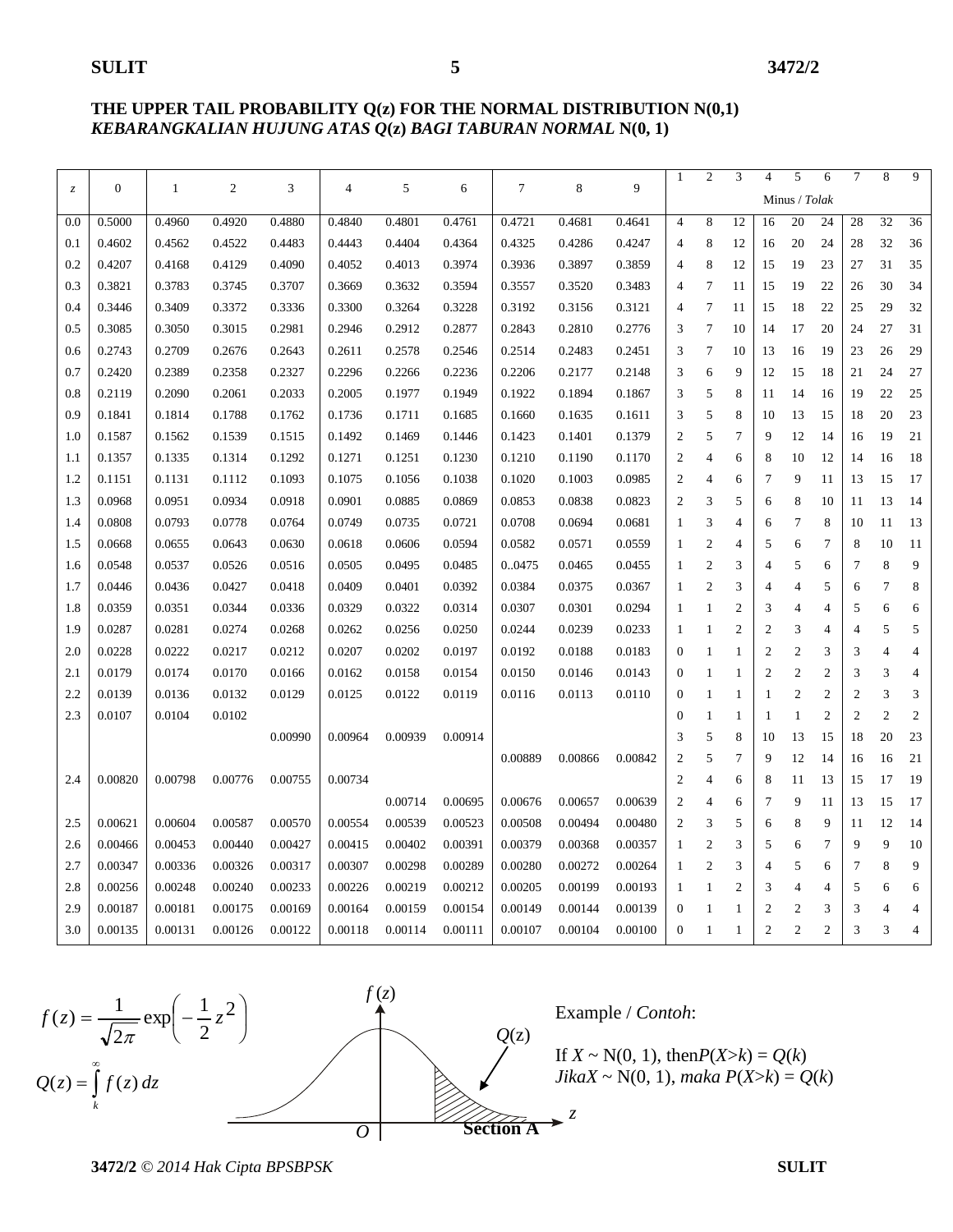[40 *marks*] [40 *markah*]

Answer **all** questions. *Jawab semua soalan.*

1 Solve the following simultaneous equations:

*Selesaikan persamaan serentak berikut:*

 $5y-4x=5xy$ 

 $3x + 2y = 6$ 

Give your answer correct to two decimal places.

*Beri jawapan anda betul kepada dua tempat perpuluhan.*

[5 *marks*] [5 *markah*]

2 The quadratic function  $h(x) = -2x^2 + 4x - m$  can be express in the form of  $h(x) = 7 - 6k - (x - 2k)^2$  where *k* and *m* are constants.

*Fungsi kuadratik*  $h(x) = -2x^2 + 4x - m$  *boleh diungkapkan dalam bentuk* 2 *h x k x k* ( ) 7 6 2( 2 ) *dengan keadaan k dan m adalah pemalar*

(*a*) Express *m* in terms of *k* [3 *marks*] *Ungkapkan m dalam sebutan k.* [3 *markah*] (*b*) Find the values of *k* and *m* [2 *marks*]

*Cari nilai k dan nilai m.* [2 *markah*]

(*c*) Hence, using the answer from 2(b), find the values of *n* if the straight line  $y = nx + 10$  is a tangent to the quadratic function  $h(x) = -2x^2 + 4x - m$ . [3 *marks*] *Seterusnya, dengan menggunakan jawapan dari* 2*(b), cari nilai-nilai bagi n jika garis lurus*   $y = nx + 10$  adalah tangen kepada fungsi kuadratik  $h(x) = -2x^2 + 4x - m$ [3 *markah*]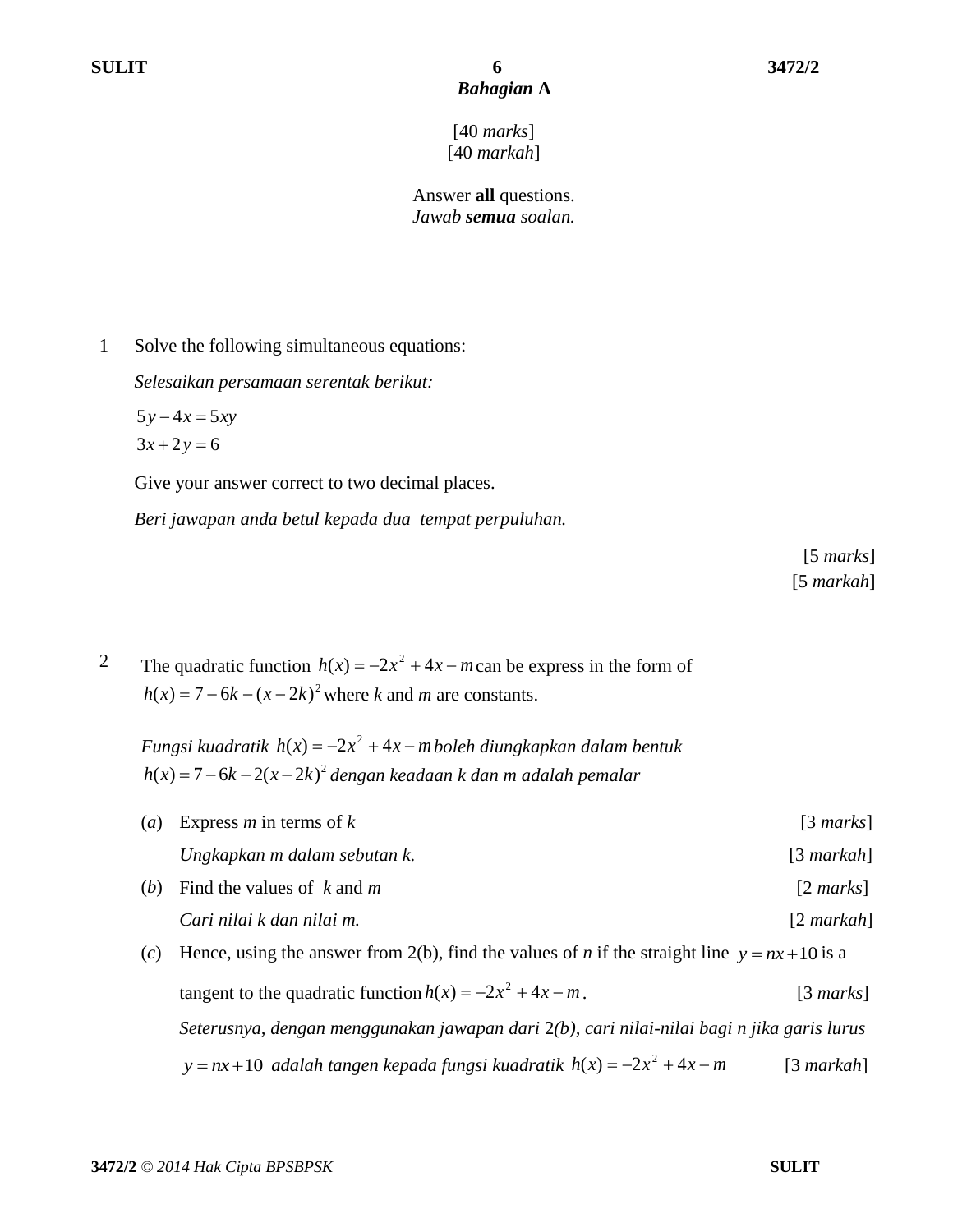3 Razilah is a plastic ware entrepreneur. Diagram 3 shows a set of 7 different size of plastic food ware.

*Razilah merupakan seorang usahawan bekas makanan plastik. Satu set bekas makanan mempunyai*  7 *biji berlainan saiz seperti dalam Rajah* 3*.* 



Diagram 3 *Rajah* 3

Razilah wants to upgrade the plastic food ware sets by patching the ribbons around the food ware. She used a piece of ribbons that has length  $216\pi$  cm cutting to paste on the 7 pieces of plastic food ware. The diameters of each food ware increasing by 1 cm consecutively.

*Razilah ingin meningkatkan nilai tambah bekas makanan dengan menampal riben di sekeliling bekas makanan itu. Dia menggunakan reben yang berukuran panjang* 216π cm *yang dipotong untuk ditampal pada* 7 *biji bekas makanan tersebut. Diameter bagi setiap biji bekas makanan plastik tersebut meningkat secara berturutan sebanyak* 1 cm*.*

Calculate *Hitung* 

- (*a*) the length, in term of  $\pi$ , of the ribbon to paste on the smallest plastic food ware. *panjang riben, dalam sebutan* π *,untuk ditampal pada bekas makanan yang paling kecil*. [3 *marks*] [3 *markah*]
- (*b*) For Raya promotion Razilah add extra number of food ware in each set. If she fixed 48π cm ribbon to paste on the largest food ware , how many food ware are in the promotion set? *Razilah membuat promosi Raya dengan menambah bilangan bekas makanan dalam setiap set. Jika dia menetapkan* 48*π* cm *riben untuk menampal bekas makanan yang paling besar, berapakah bilangan bekas makanan dalam set promosi tersebut?*

 [3 *marks*] [3 *markah*]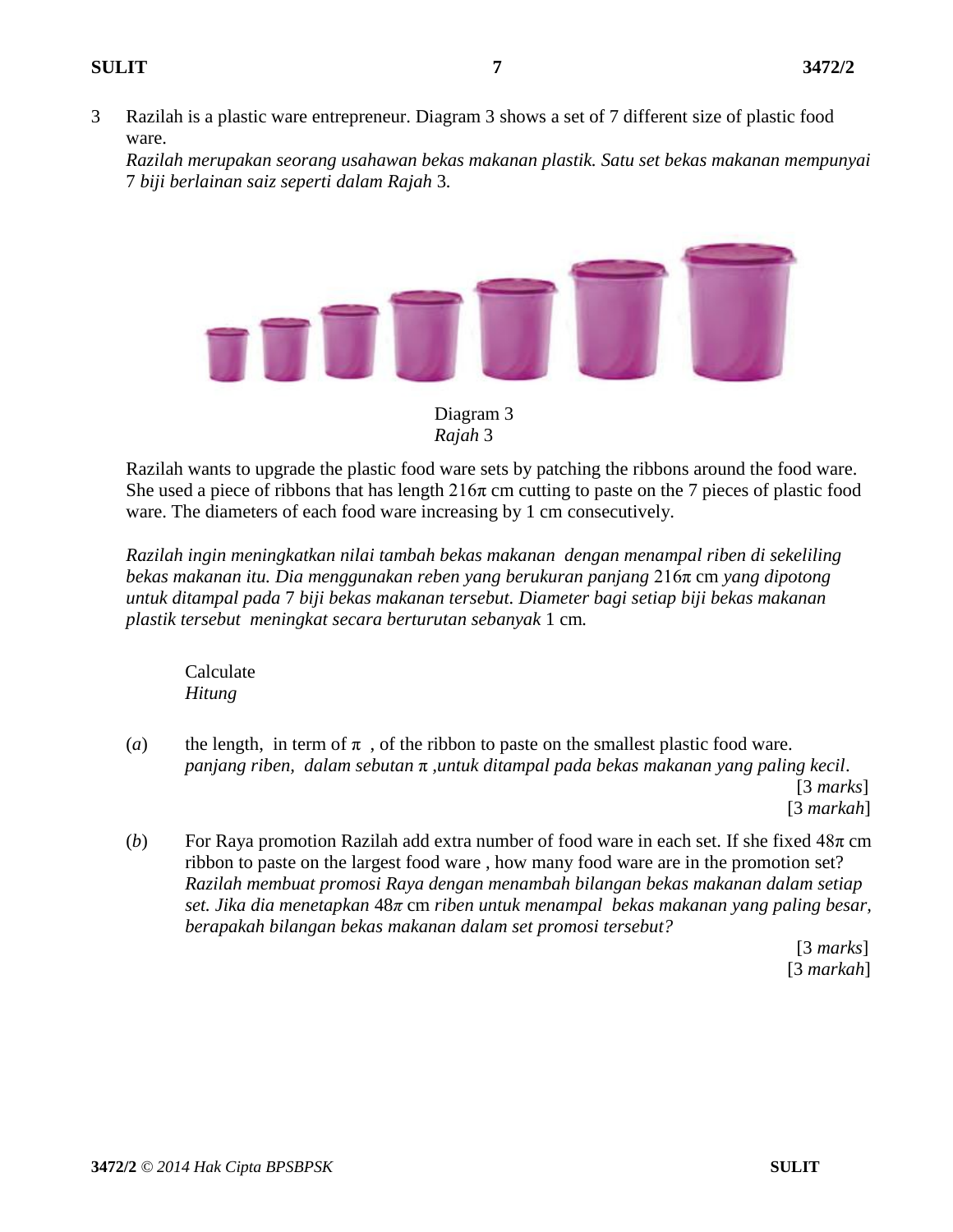

Diagram 4 shows a straight line *AP* and a circle with centre *A* forms from a moving point *Q*. Point *B* lies on *AP* such that  $AB : AP = 2 : 7$ .

*Rajah* 4 *menunjukkan garis lurus AP dan satu bulatan yang berpusat di A terbentuk oleh titik Q yang bergerak. Titik B terletak di atas garis lurus AP dengan keadaan AB* : *AP* = 2 : 7 .

Find

| Cari<br>(a) | the equation of straight line $AP$       | $[2 \text{ marks}]$ |
|-------------|------------------------------------------|---------------------|
|             | persamaan garis lurus AP.                | $[2$ markah]        |
| (b)         | the coordinates of $P$ .                 | $[2 \text{ marks}]$ |
|             | koordinat P                              | $[2$ markah]        |
| (c)         | the equation of the locus of point $Q$ . | [3 marks]           |
|             | persamaan lokus Q.                       | [3 $markah$ ]       |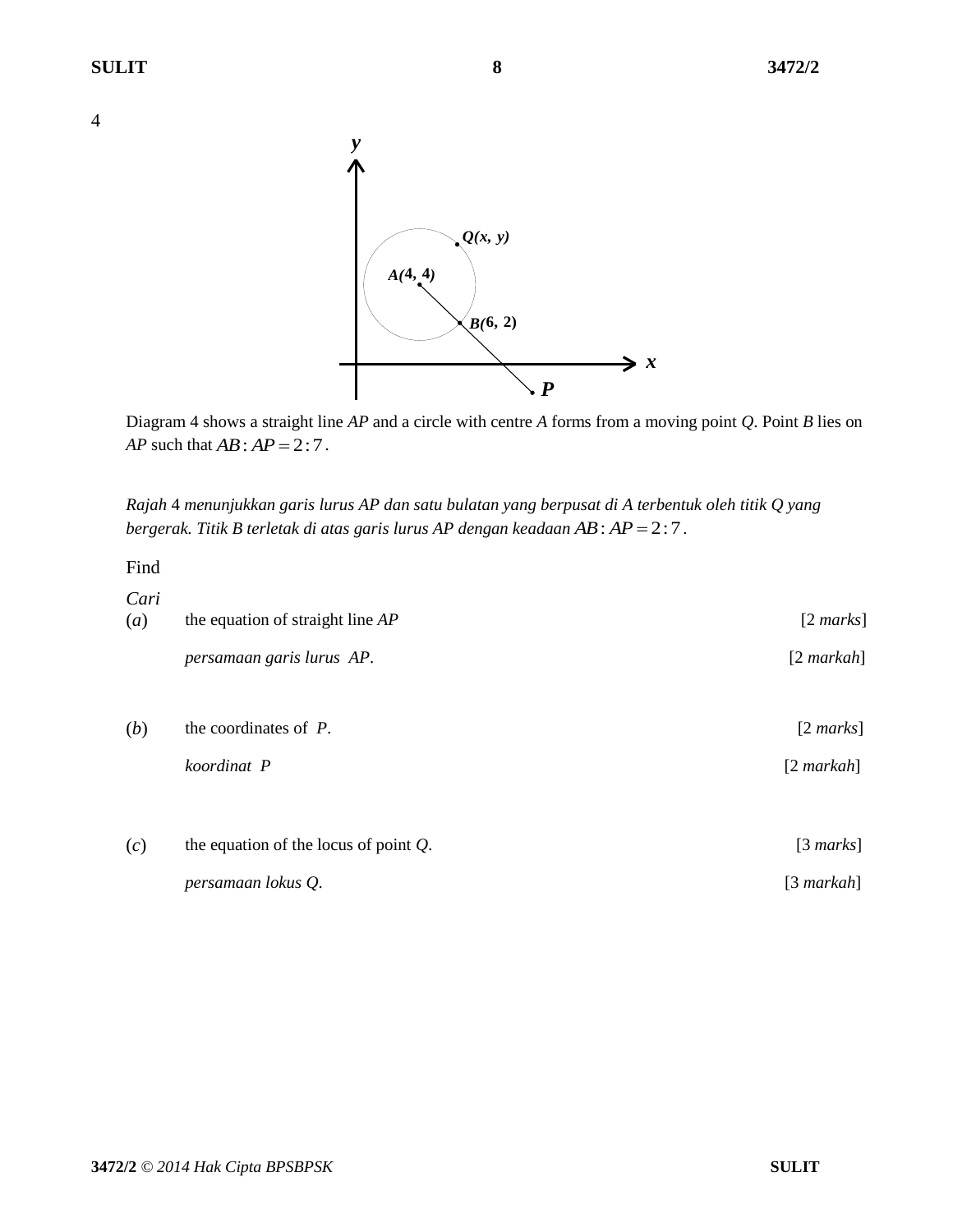5 (a) Sketch the graph of 
$$
y = 3\cos\left(\frac{3}{2}x\right)
$$
 for  $0 \le x \le 2\pi$ . [3 marks]

Lakar graf bagi of 
$$
y = 3\cos\left(\frac{3}{2}x\right)
$$
 untuk  $0 \le x \le 2\pi$ . [3 markah]

(*b*)

Hence, using the same axes, sketch a suitable graph to find the number of solutions to the equation  $\frac{x}{3\pi} + \cos\left(\frac{3}{2}x\right) = \frac{2}{3}$  $\frac{x}{2}$  + cos  $\left(\frac{3}{2}x\right)$  $+\cos\left(\frac{3}{2}x\right) = \frac{2}{3}$  for  $0 \le x \le 2\pi$ . State the number of solutions. [3 *marks*]

*Seterusnya dengan menggunakan paksi yang sama, lakar satu graf yang sesuai untuk mencari bilangan penyelesaian bagi persamaan*  $\frac{x}{3\pi} + \cos\left(\frac{3}{2}x\right) = \frac{2}{3}$  $\frac{x}{\sqrt{x}} + \cos\left(\frac{3}{2}x\right)$  $+\cos\left(\frac{3}{2}x\right) = \frac{2}{3}$ untuk  $0 \leq x \leq 2\pi$ . *Nyatakan bilangan penyelesaian itu.* [3 *markah*]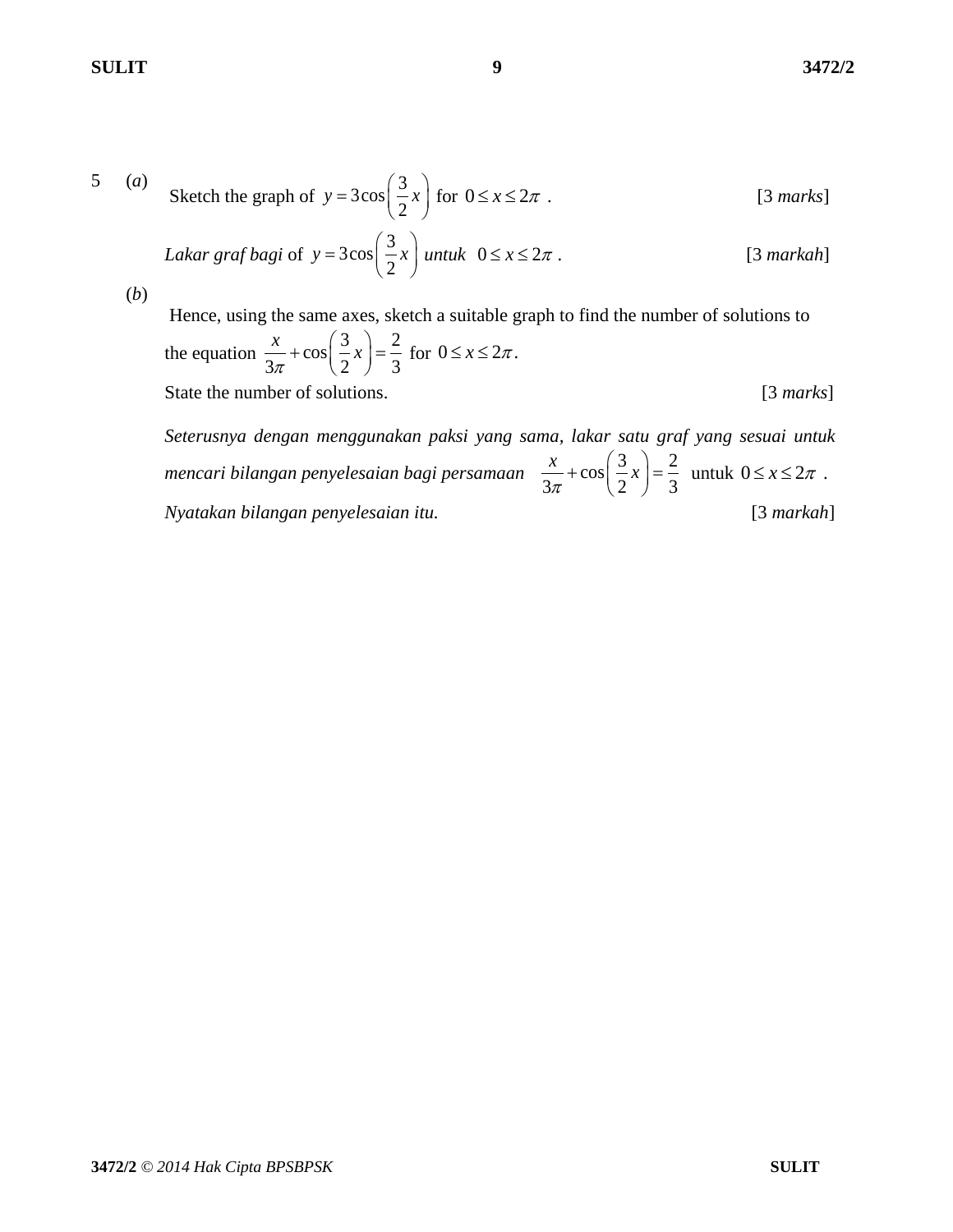**6** Cikgu Nik wants to analyze the data of Additional Mathematics marks for 5 Bakti in mid year 2014 examination. Table 6 shows the distribution of the marks.

*Cikgu Nik ingin menganalisis data markah Matematik Tambahan bagi Kelas* 5 *Bakti dalam peperiksaan pertengahan tahun* 2014*. Jadual* 6 *menunjukkan data markah yang telah dikumpulkan* .

| <b>Marks</b>  | Number of students |
|---------------|--------------------|
| <b>Markah</b> | Bilangan pelajar   |
| 11-20         |                    |
| $21 - 30$     |                    |
| $31 - 40$     | 12                 |
| $41 - 50$     |                    |
| $51 - 60$     |                    |



## Calculate *Hitung*

| (a) | the mean mark of the students,<br>min markah bagi pelajar itu                                                          | $[2 \text{ marks}]$<br>$[2$ markah] |
|-----|------------------------------------------------------------------------------------------------------------------------|-------------------------------------|
| (b) | the variance of the mark of the students<br>varian markah pelajar itu                                                  | $[3 \text{ marks}]$<br>$[3$ markah] |
| (c) | the mark obtained by 75% of the students in the class.<br>markah yang diperolehi oleh 75% pelajar dalam kelas tersebut | $[3 \text{ marks}]$<br>$[3$ markah] |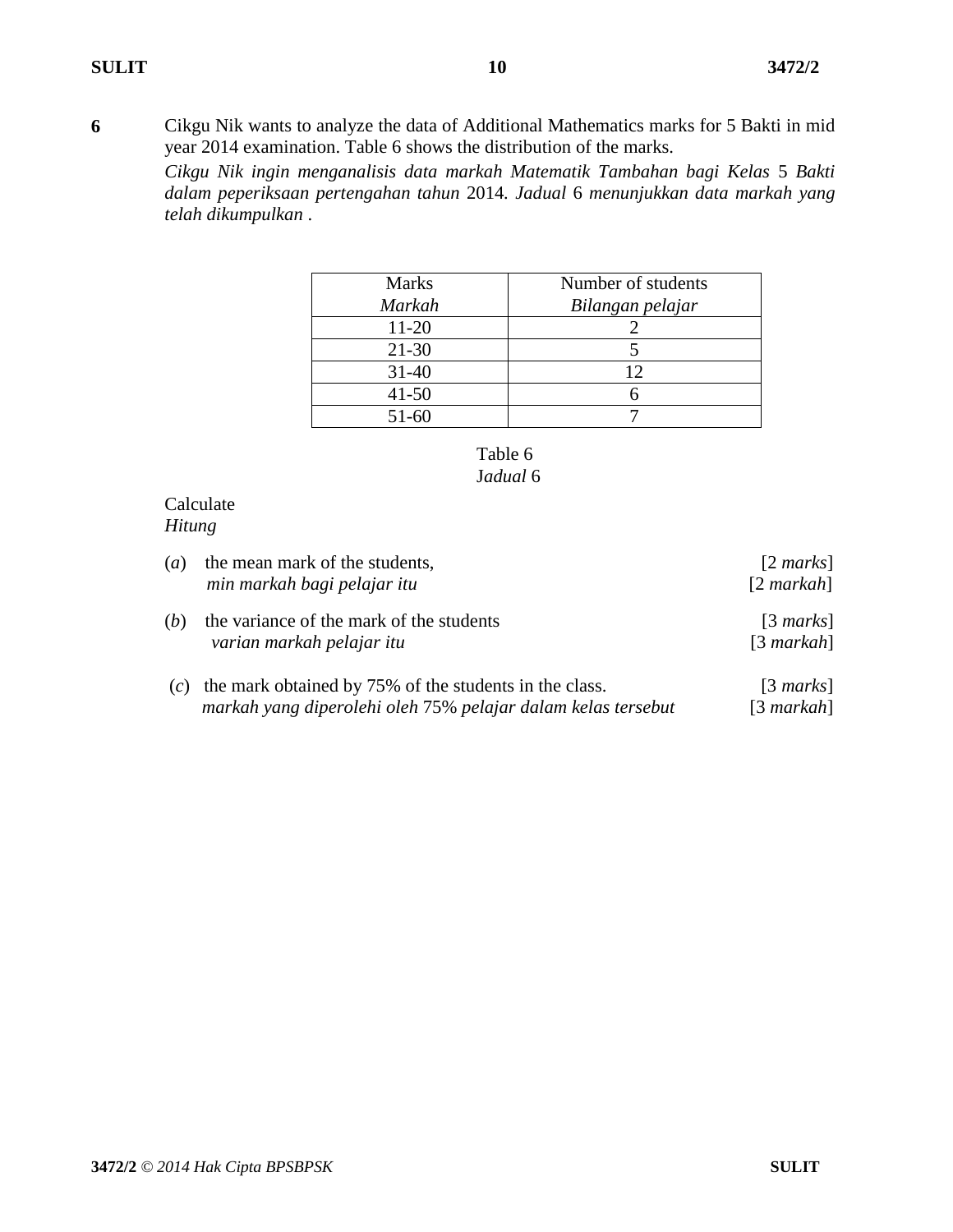#### **Section B** *Bahagian* **B**

## [40 *marks*] [40 *markah*]

## Answer any **four** questions from this section. *Jawab mana-mana empat soalan daripada bahagian ini.*

7 Use graph paper to answer this questions. *Gunakan kertas graf untuk menjawab soalan ini.*

> Table 7 shows the values of two variables, *x* and *y*, obtained from an experiment. Variables *x* and *y* are related by the equation  $y = qx^p$ , where *p* and *q* are constants.

> *Jadual* 7 *menunjukkan nilai-nilai bagi dua pembolehubah, x dan y, yang diperoleh daripada satu eksperimen. Pembolehubah x dan y dihubungkan oleh persamaan p y qx , dengan keadaan p and q adalah pemalar.*

| $\mathcal{X}$       | $\sim$<br>. | 1.58 | 2.82 | 3.98 | 6.03  | 7.94                  |  |  |  |
|---------------------|-------------|------|------|------|-------|-----------------------|--|--|--|
| $\cdot$             | 0.57        |      | 3.16 | 6.30 | 14.45 | $\Omega$ $\Gamma$ 1.0 |  |  |  |
| Table 7             |             |      |      |      |       |                       |  |  |  |
| Jadual <sup>7</sup> |             |      |      |      |       |                       |  |  |  |

(*a*) Plot  $\log_{10} y$  against  $\log_{10} x$ , using a scale of 2 cm to 0.1 units on  $\log_{10} x$  -axis and 2 cm to 0.2 units on  $log_{10} y$  -axis. Hence, draw the line of best fit. [5 *marks*]

*Plot*  $\log_{10}$ y *melawan*  $\log_{10} x$  *dengan menggunakan skala* 2 cm *kepada* 0.1 unit *pada* paksi- $\log_{10} x$  dan 2 cm *kepada* 0.2 unit *pada paksi-*  $\log_{10} y$ . *Seterusnya, lukis garis lurus penyuaian terbaik.* [5 *markah*]

(*b*) Use the graph in 7(*a*) to find the value of *Gunakan graf di* 7(*a*) *untuk mencari nilai*

> (i) *p*, (ii) *q*, (iii) *x* when  $y = 3$ .  $\int x \, dp \, ab \, d\mathbf{z}$   $y = 3$ .

 [5 *marks*] [5 *markah*]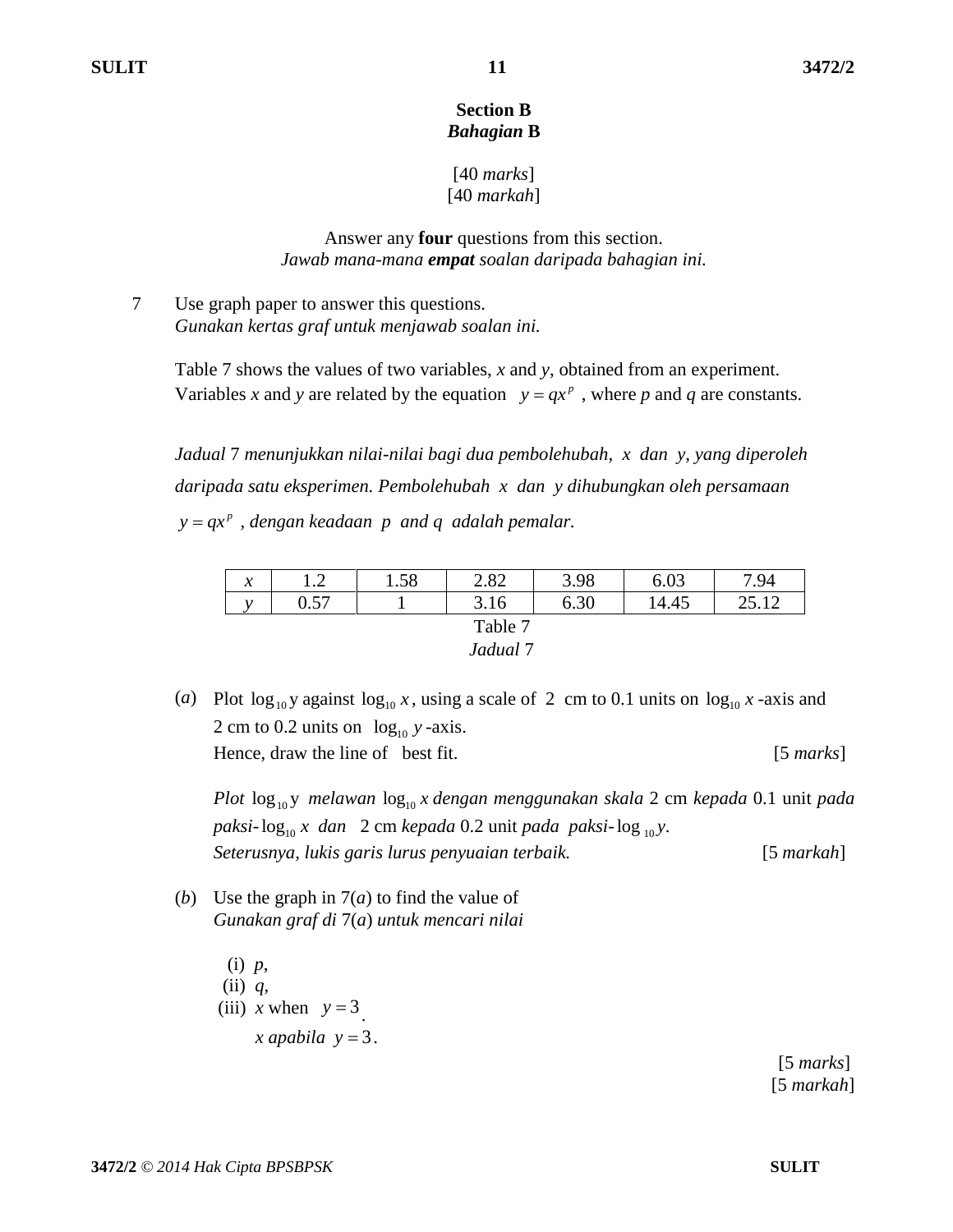8 Diagram 8 shows the part of the curve  $y = 2x^2 + 3$  and the straight line  $y = x + 4$  intersect at point *P*.

*Rajah* 8 menunjukkan sebahagian daripada lengkung y =  $2x^2 + 3$  dan garis

 $lurus y = x + 4$  *bersilang pada titik*  $P$ 



#### Calculate

#### *Hitung*

- (*a*) the equation of the normal to the curve at point *P* [3 *marks*] *persamaan normal pada lengkung di titik P* [3 *markah*]
- (*b*) the area of the shaded region. [4 *marks*]  *luas kawasan rantau yang berlorek.* [4 *markah*]
- (*c*) the volume of revolution, in terms of  $\pi$ , when the area bounded by the curve, the *y*-axis and the line  $y = 5$  is rotated through  $360^\circ$  about the *y*-axis.

 *isipadu kisaran, dalam sebutan π, apabila rantau yang dibatasi oleh lengkung, paksi-y dan garis lurus y* =5 *diputarkan melalui* 360*<sup>o</sup> pada paksi-y.*

> [3 *marks*] [3 *markah*]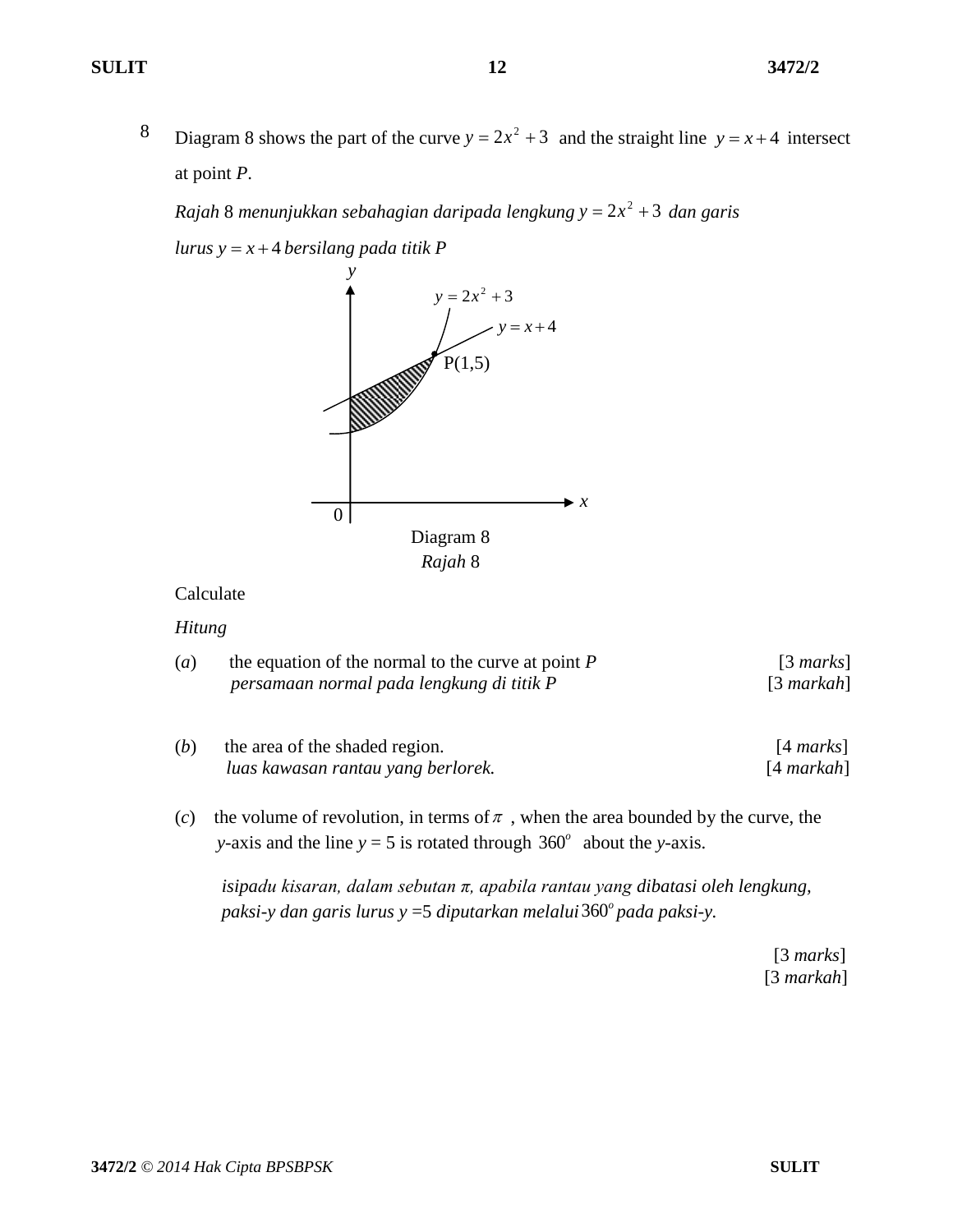

In diagram 9, *ABCD* is a quadrilateral. The point *Q* lies on *AD* and straight line *AC* intersects the straight line *BQ* at the point *P*.

*Dalam rajah* 9*, ABCD ialah sebuah sisiempat. Titik Q terletak pada AD dengan garislurus AC bersilang dengan garislurus BQ di titik P.*

It is given that 
$$
\overrightarrow{AB} = 3x
$$
,  $\overrightarrow{AD} = 8y$ ,  $\overrightarrow{CD} = \frac{1}{2} \overrightarrow{BQ}$  and  $\overrightarrow{AQ} = 3\overrightarrow{QD}$ .  
\nDiberi bahawa  $\overrightarrow{AB} = 3x$ ,  $\overrightarrow{AD} = 8y$ ,  $\overrightarrow{CD} = \frac{1}{2} \overrightarrow{BQ}$  dan  $\overrightarrow{AQ} = 3\overrightarrow{QD}$ .

(*a*) Express in terms of *x* and/or *y* :

*Ungkapkan dalam sebutan x dan/atau y* :

(i) *BQ*

$$
(ii) \quad \overline{AC} \tag{3 marks}
$$

[3 *markah*]

- (*b*) Using  $\overrightarrow{AP} = m\overrightarrow{AC}$  and  $\overrightarrow{AP} = \overrightarrow{AB} + n\overrightarrow{BQ}$ , where *m* and *n* are constants, find the value of *m* and of *n*. [5 *marks*]  $Dengan$  menggunakan  $\overrightarrow{AP} = m\overrightarrow{AC}$  dan  $\overrightarrow{AP} = \overrightarrow{AB} + n\overrightarrow{BQ}$ , dengan keadaan m dan n *adalah pemalar, cari nilai m dan nilai n.* [5 *markah*]
- (*c*) Hence, using the value of *m* or value of *n* from (b), find  $\overrightarrow{PD}$  [2 *marks*] *Seterusnya, dengan menggunakan nilai m atau nilai n daripada* (*b*)*, cari PD* [2 *markah*]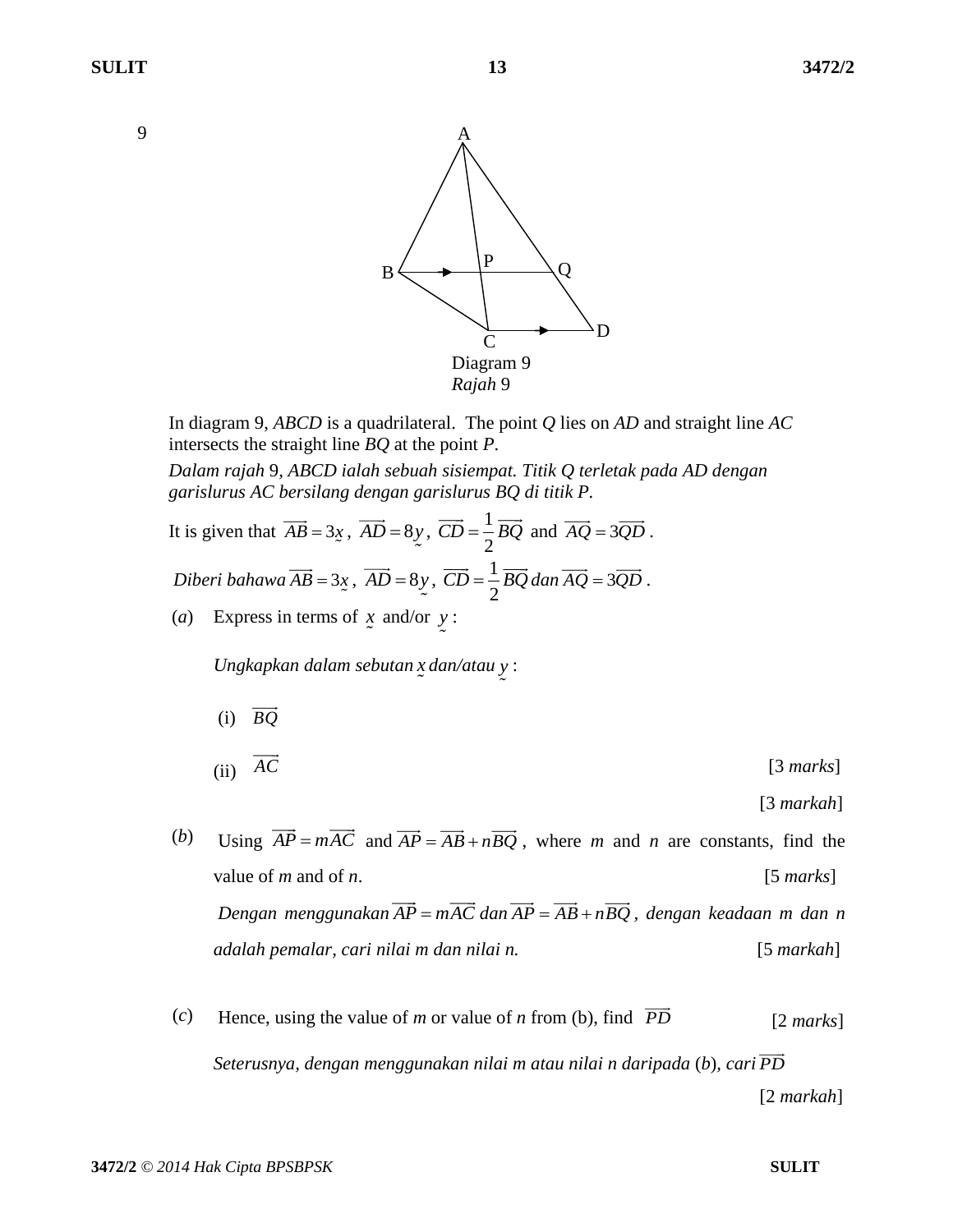10 (*a*) In a survey carried out in certain month it is found that 75% of the students who used the school library are female students.

> *Dalam satu kajian yang dijalankan pada bulan tertentu, didapati* 75% *daripada pelajar yang menggunakan perpustakaan sekolah adalah terdiri daripada pelajar perempuan.*

If 10 students are randomly chosen,

 *Jika* 10 *orang pelajar dipilih secara rawak,*

(i) calculate the mean and variance of choosing female students.

[2 *marks*]

*hitung min dan varian bagi memilih pelajar perempuan.* 

[2 *markah*]

(ii) find the probability at least 9 of them are female students.

[3 marks]

 *cari kebarangkalian bahawa sekurang-kurangnya* 9 *daripada mereka adalah pelajar perempuan.*

[3 *markah*]

- (*b*) The mass of durians in a lorry is normally distributed with a mean of 1.5 kg and a variance of 0.64  $\text{kg}^2$ . Given that 160 durians have mass between 1.3 kg and 2.5 kg. *Berat buah durian yang dibawa oleh sebuah lori tertabur secara normal dengan min* 1.5 kg *dan varian* 0.64 kg<sup>2</sup> . *Didapati* 160 *biji durian mempunyai berat di antara* 1.3 kg *dan* 2.5 kg.
	- (i) Find the probability for the durians which have mass between 1.3 kg and 2.5 kg. *Cari kebarangkalian bagi durian yang mempunyai berat di antara* 1.3 kg *dan* 2.5 kg.

[3 marks]

[3 *markah*]

(ii) Hence, find the total number of durians carried by the lorry.  *Seterusnya, cari jumlah durian yang dibawa oleh lori tersebut.*

[2 *marks*]

[2 markah]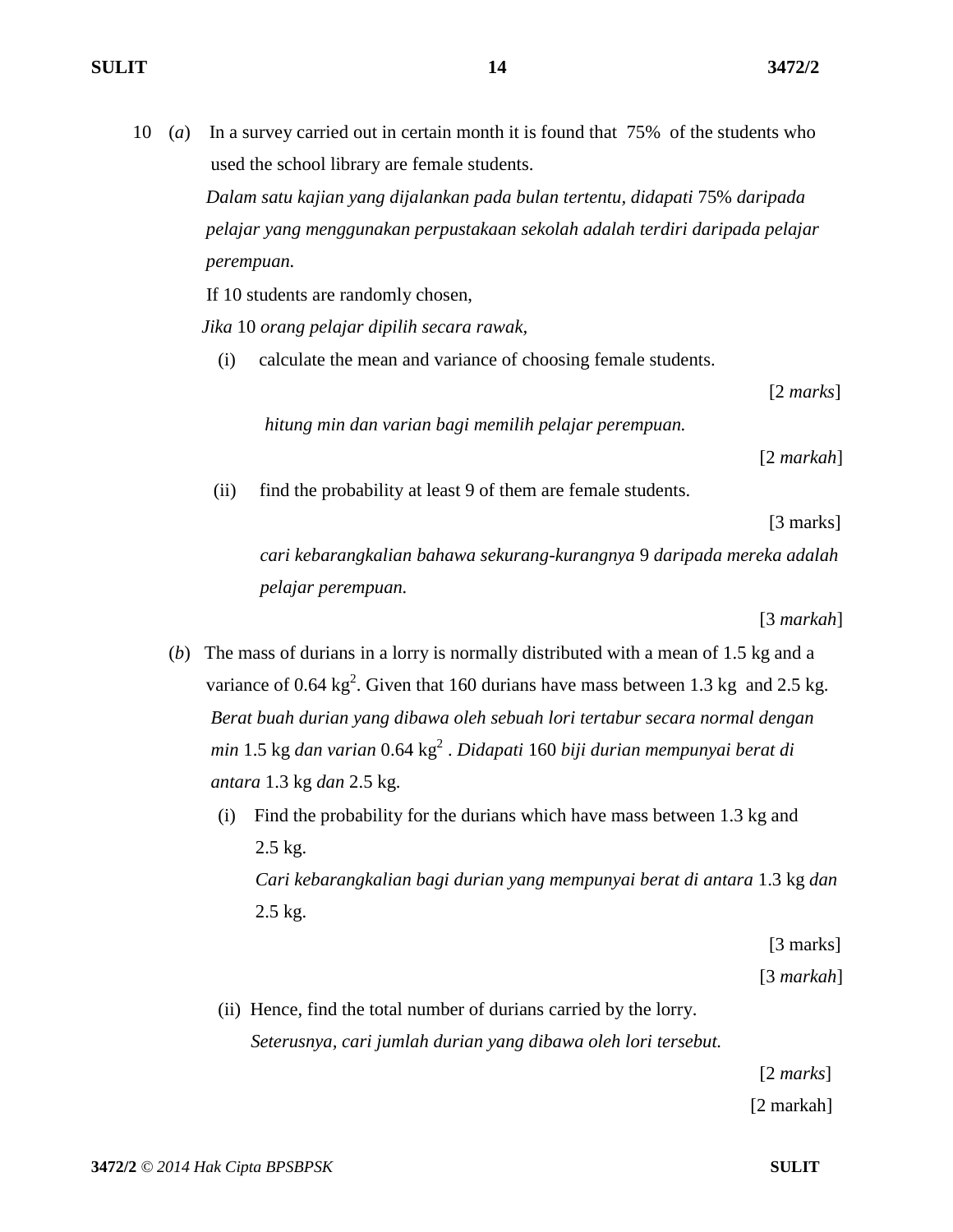11



Diagram 11 shows a sector *AOB* with centre *O*. *COD* is a quadrant of a circle with centre *O* and radius 4 cm. *C* is the midpoint of *AO* and  $BF = 5$ cm. *Rajah* 11 *menunjukkan sektor AOB berpusat O. COD ialah sukuan sebuah bualatan berpusat O dan berjejari* 4 *cm. C ialah titik tengah AO dan BF* 5 cm*.*

[Use/ *Guna*  $\pi = 3.142$ ]

Calculate *Hitung*

| (a) | $\angle AOB$ , in radian.<br>$\angle AOB$ , dalam radian                                             | $[2 \text{ marks}]$<br>$[2$ markah] |
|-----|------------------------------------------------------------------------------------------------------|-------------------------------------|
| (b) | the perimeter, in cm, of the shaded region.<br>perimeter, dalam cm, rantau berlorek.                 | $[4 \text{ marks}]$<br>$[4$ markah] |
| (c) | the area, in $\text{cm}^2$ , of the shaded region.<br>luas, dalam cm <sup>2</sup> , rantau berlorek. | $[4 \text{ marks}]$<br>$[4$ markah] |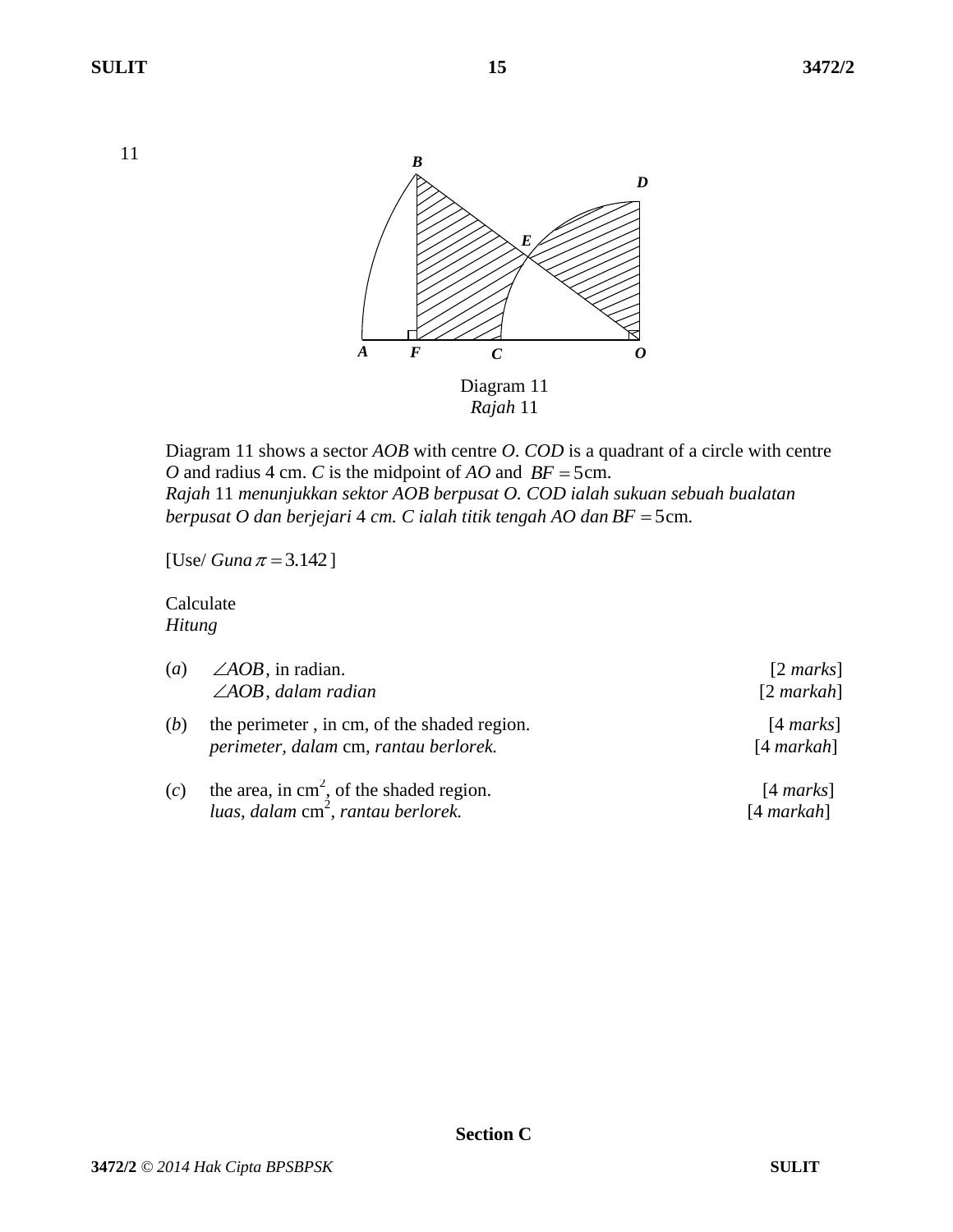#### *Bahagian* **C**

## [20 *marks*] [20 *markah*]

#### Answer any **two** questions from this section. *Jawab mana-mana dua soalan daripada bahagian ini.*

12 A particle moves along a straight line and passes through a fixed point *O* with a velocity of 14 ms<sup>-2</sup>. Its acceleration is given by  $a = 5 - 2t$ , where *t* is the time, in seconds. *Satu zarah bergerak sepanjang satu garislurus dan melalui satu titik tetap O dengan halajunya* 2 14 ms *Pecutannya diberi oleh a* 5 2*t dengan keadaan t ialah masa, dalam saat*.

Find

*Cari*

| $\left( a\right)$ | the maximum velocity in $\text{ ms}^{-1}$ of the particle | $\lceil 3 \text{ marks} \rceil$ |
|-------------------|-----------------------------------------------------------|---------------------------------|
|                   | halaju maksimum, dalam $\text{ms}^{-1}$ zarah itu.        | $[3$ markah]                    |
|                   |                                                           |                                 |

(*b*) the time, in seconds when the particle stops instantaneously. [3 *marks*] *masa, dalam* saat*, apabila zarah berhenti seketika* .

[3 *markah*]

(*c*) the total distance, in m, travelled by the particle in the first 9 seconds. [4 *marks*] *jumlah jarak, dalam* m*, yang dilalui oleh zarah itu dalam* 9 *saat pertama*.

[4 *markah*]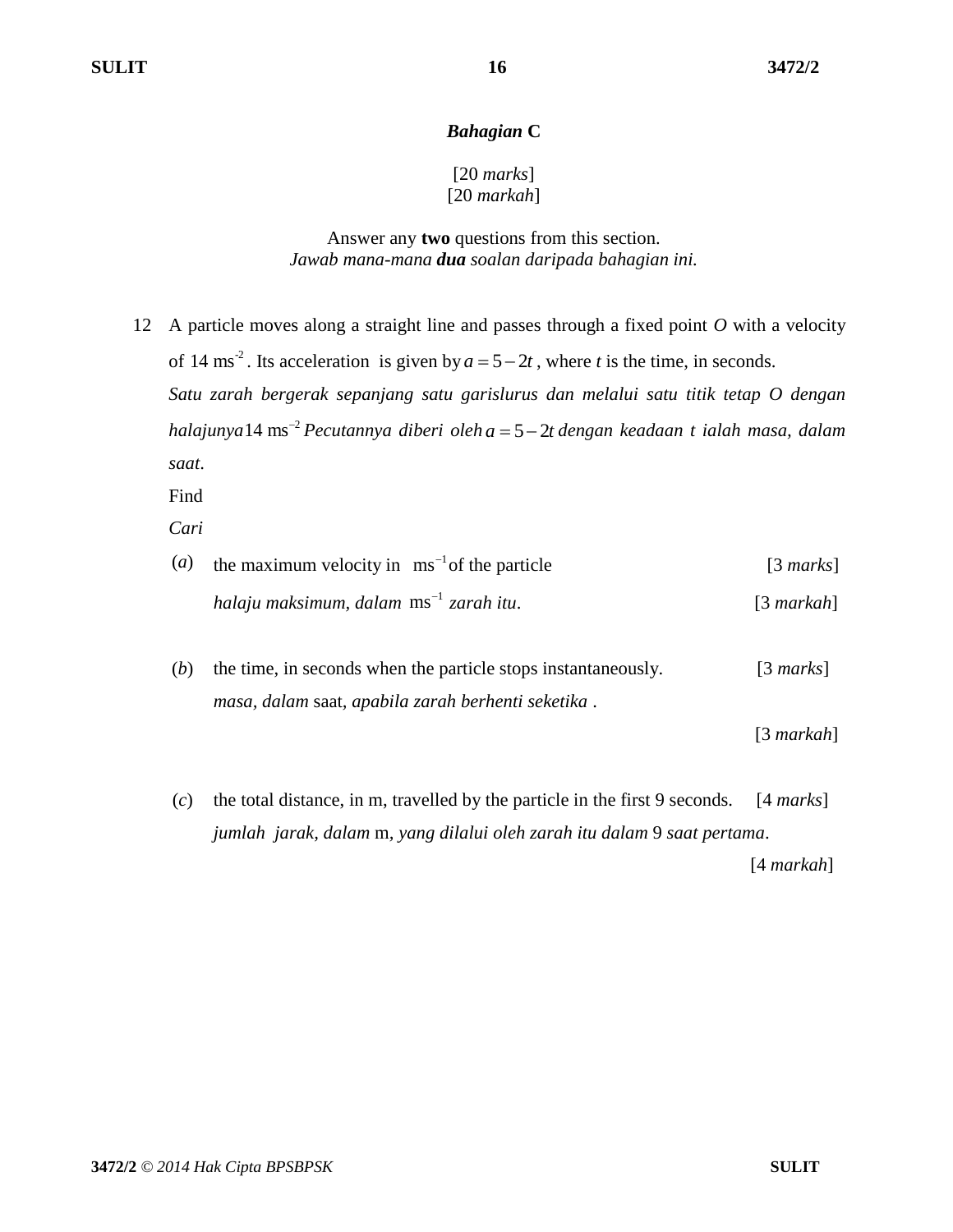13 Diagram 13 shows trapezium *ABCD*. *AB* is parallel to *DC* and  $\angle ADC$  is obtuse. *Rajah* 13 *menunjukkan trapezium ABCD. AB adalah selari dengan DC dan ADC ialah sudut cakah.* 



Diagram 13 *Rajah 13*

Find

*Cari*

- (*a*) the length, in cm, of *AC* [2 *marks*] *panjang dalam* cm*, AC* [2 *markah*]
- (*b*) *ADC*,

 [4 *marks*] [4 *markah*]

(*c*) The straight line *CD* is extended to *D*' such that  $AD = AD'$ Garis lurus CD dipanjangkan di mana AD = AD'

| (i) Sketch the triangle $ACD'$<br>Lakarkan segi tiga ACD'                                                                   | $[1$ mark]<br>$[1$ markah]          |
|-----------------------------------------------------------------------------------------------------------------------------|-------------------------------------|
| (ii) Calculate the area, in $\text{cm}^2$ , of $\triangle ADD'$<br>Hitung luas, dalam $\text{cm}^2$ , bagi $\triangle ADD'$ | $[3 \text{ marks}]$<br>$[3$ markah] |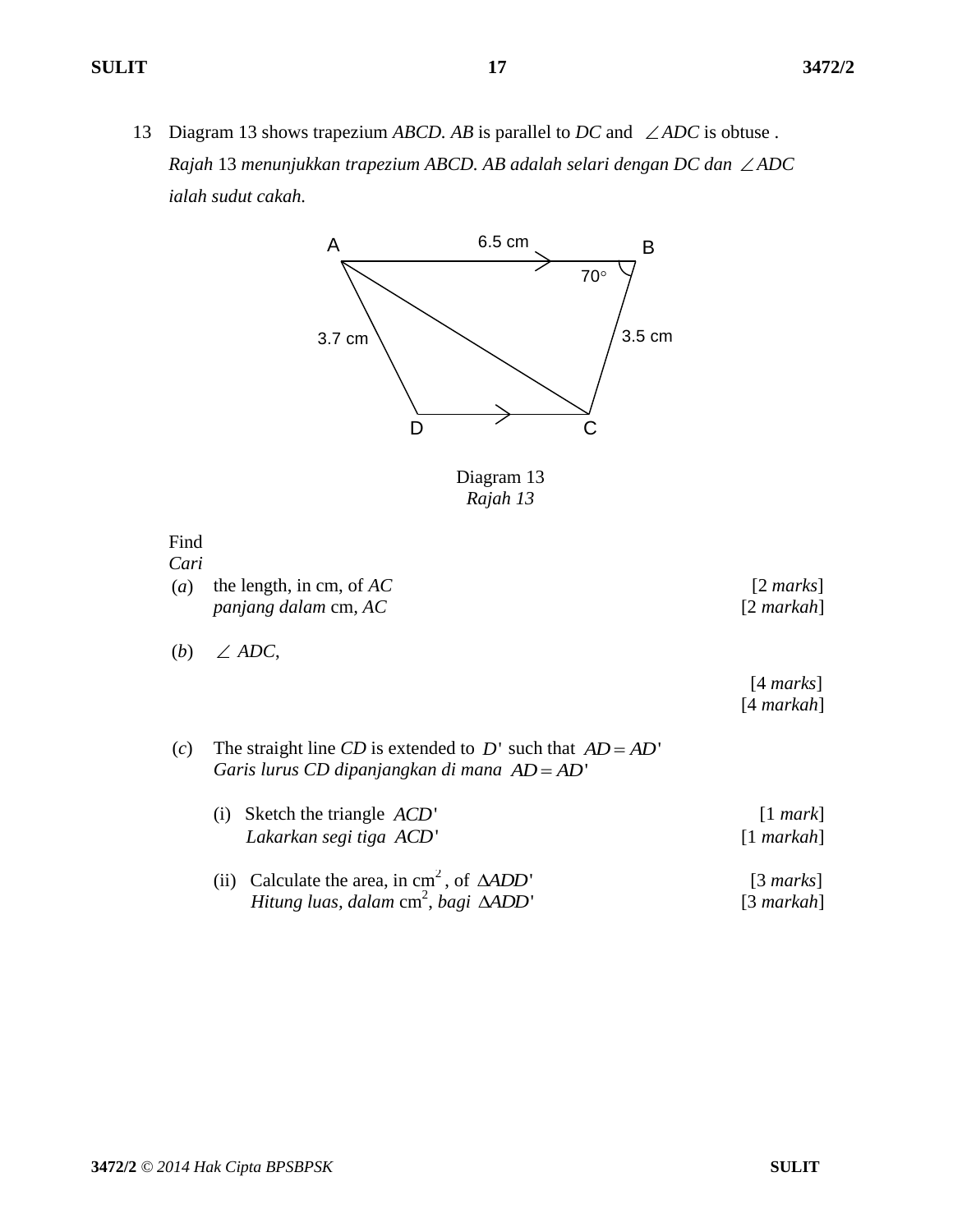14 Norsiah runs an online business. She sells shawls and scarves .In a week, she sells x pieces of shawls and *y* pieces of scarves. The selling price of a shawl is RM 12 and a scarf is RM 5.The selling is based on the following constraints:

*Norsiah menjalankan perniagaan atas talian. Dia menjual selindang dan tudung. Dalam seminggu, dia menjual x helai selindang dan y helai tudung. Harga jualan untuk sehelai selindang ialah* RM 12 *dan sehelai tudung ialah* RM 5. *Penjualannya adalah berdasarkan kekangan berikut:*

- I: The maximum total number of shawls and scarves must be 90.  *Jumlah maksimum selindang dan tudung ialah* 90*.*
- II: The number of shawls must not exceed two times the number of scarves.  *Bilangan selindang mesti tidak melebihi dua kali bilangan tudung.*
- III: The minimum total sales of both shawls and scarves is RM 600.  *Jumlah minimum hasil jualan selindang dan tudung ialah* RM 600*.*
	- (*a*) Write three inequalities, other than  $x \ge 0$  and which satisfy all the above constraints. [3 *marks*]

*Tulis tiga ketaksamaan selain daripada*  $x \geq 0$ *dan*  $y \geq 0$ *yang memenuhi semua kekangan di atas* . [3 *markah*]

(*b*) Using a scale of 2 cm to 10 shawls on *x*-axis and 2 cm to 10 scarves on the *y*-axis, construct and shade the region *R* which satisfies all the above constraints.

[ 3 *marks* ]

*Menggunakan skala* 2 cm *kepada* 10 selindang *pada paksi-x dan* 2 cm *kepada* 10 *tudung , bina dan lorek rantau R yang memenuhi semua kekangan di atas.* 

[3 *markah*]

(*c*) Using the graph constructed in 15(*b*)*,* find

*Menggunakan graf yang dibina di* 15(*b*), *cari*

- (i) the minimum number of scarves sold, if 50 shawls sold. *bilangan minimum tudung yang dijual*, *jika* 50 *selendang dijual*.
- (ii) the maximum sales of both shawls and scarves. *harga jualan maksimum selindang dan tudung tersebut*.

[4 *marks*]

[ 4 *markah*]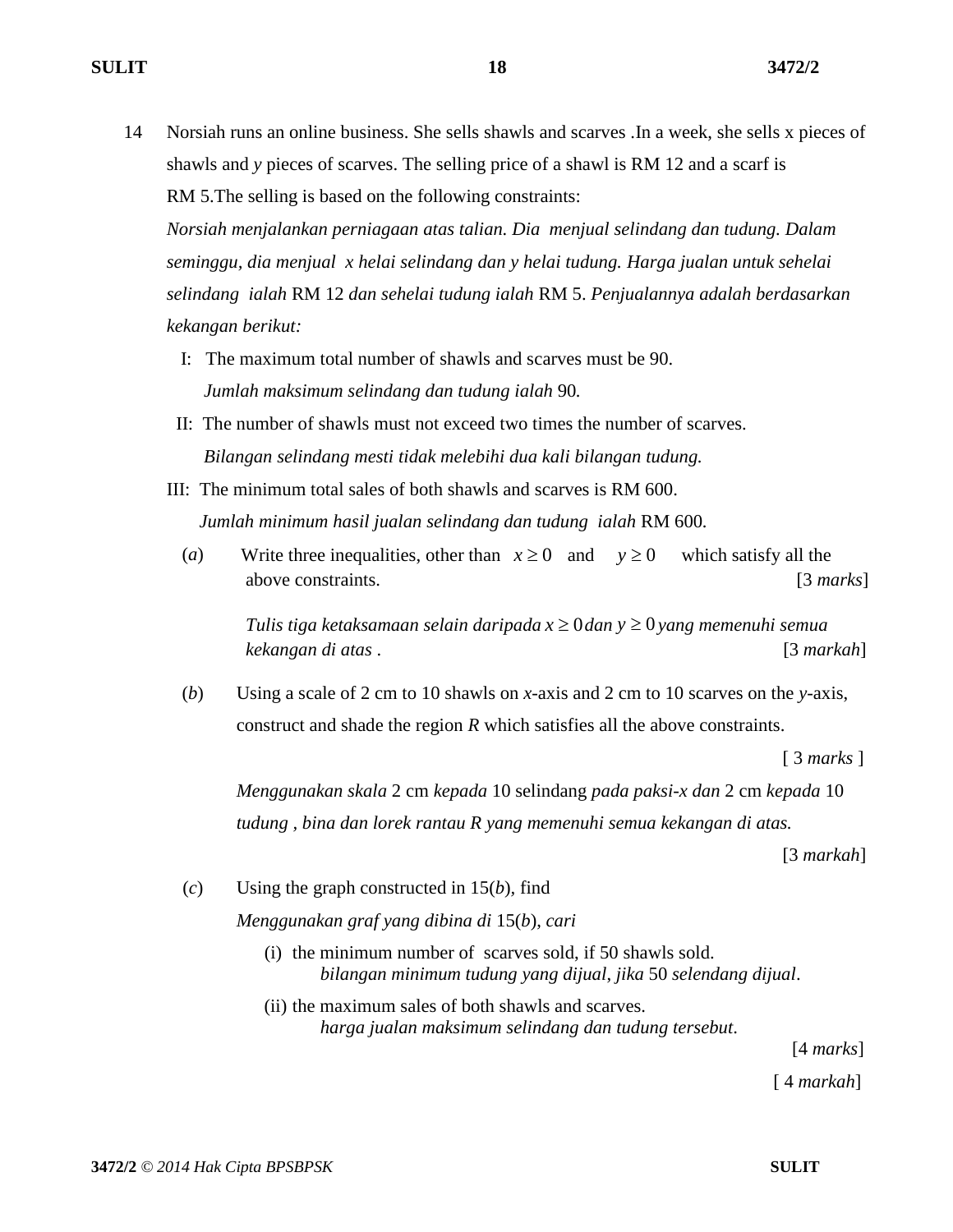15 Table 15 shows the price indices of four items, *P, Q, R* and *S*, needed in the production of a type of shoes.

*Jadual* 15 *menunjukkan indeks harga bagi empat bahan P, Q, R dan S yang diperlukan dalam pengeluaran sejenis kasut.*

| Item         | Price index in the year 2012 based on the year 2010 |
|--------------|-----------------------------------------------------|
| <b>Bahan</b> | Indeks harga dalam tahun 2012 berasaskan tahun 2010 |
|              | 110                                                 |
|              | 136                                                 |
|              | 120                                                 |
|              | 125                                                 |
|              |                                                     |

Table 15 *Jadual* 15

- (*a*) Calculate the price of item *S* in the year 2010 if its price in the year 2012 is RM12.00. [2 *marks*]  *Hitungkan harga bahan S pada tahun* 2010 *jika harganya pada tahun* 2012 *ialah*  **RM12.00.** [2 *markah*]
- (*b*) If the price of item *P* increase by 20% from the year 2012 to the year 2014, calculate the price index of item *P* in the year 2014 based on the year 2010.

[3 *marks*]

 *Jika harga bahan P meningkat sebanyak* 20% *dari tahun* 2012 *ke tahun* 2014*, hitung indeks harga bahan P pada tahun* 2014 *berasaskan tahun* 2010*.*

(*c*) The composite index for the production cost of the shoes in the year 2012 based on the year 2010 is 121.  *Indeks gubahan bagi kos pengeluaran kasut itu pada tahun* 2012 *berasaskan tahun* 

2010 *ialah* 121.

Calculate

 *Hitungkan*

(i) the price of a pair of shoes in the year 2012 if its price in the year 2010 is

RM 90.00 . [2 *marks*]

 *harga sepasang kasut itu pada tahun* 2012 *jika harganya pada tahun* 2010 *ialah*

**RM 90.00.**  *[2 <i>markah***]** 

(ii) the value of *m* if the cost of the items *P, Q, R* and *S* used are in the ratio

 $8:5: m:4.$  [3 marks]

 *nilai bagi m jika kos bahan-bahan P, Q, R dan S yang digunakan adalah* 

*mengikut nisbah*  $8:5: m:4$ .

#### **END OF QUESTION PAPER** *KERTAS SOALAN TAMAT*

`

[3 *markah*]

<sup>[3</sup> *markah*]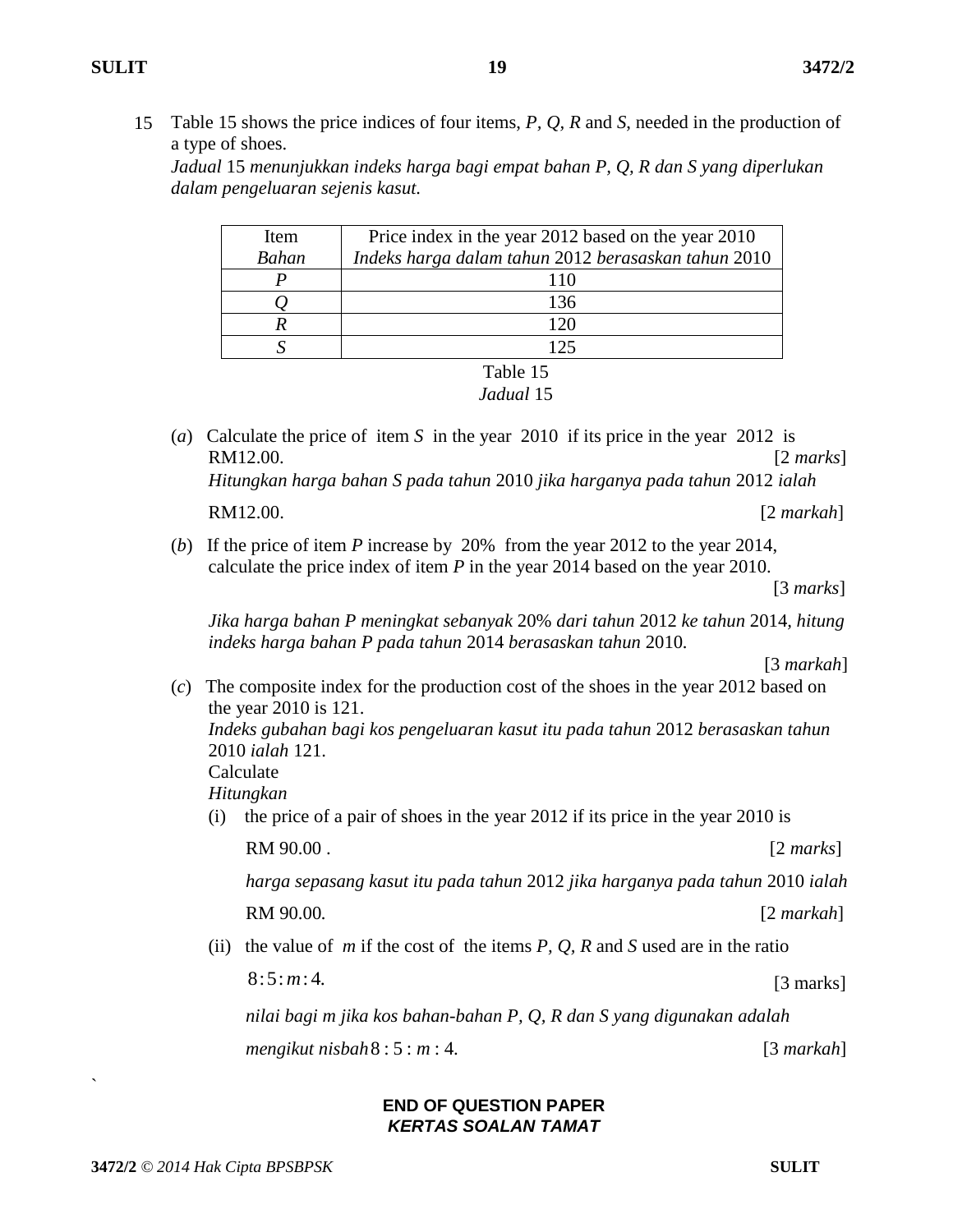#### *INFORMATION FOR CANDIDATES MAKLUMAT UNTUK CALON*

- 1 This question paper consists of three sections: Section **A, Section B** and **Section C**. *Kertas soalan ini mengandungi tiga bahagian Bahagian A, Bahagian B dan Bahagian C*
- 2 Answer **all** questions in **Section A**, **four** questions from **Section B** and **two** questions from **Section C**. *Jawab semua soalan dalam Bahagian A, mana-mana empat soalan daripada Bahagian B dan manamana dua soalan daripada Bahagian C***.**
- 3 Write you answer on the 'buku jawapan' provided. If the buku jawapan is insufficient, you may ask for 'helaian tambahan' from the invigilator.

*Jawapan anda hendaklah ditulis di dalam buku jawapan yang disediakan. Sekiranya buku jawapan tidak mencukupi, sila dapatkan helaian tambahan daripada pengawas peperiksaan.*

- 4 Show your working. It may help you to get marks. *Tunjukkan langkah-langkah penting dalam kerja mengira anda. Ini boleh membantu anda untuk mendapatkan markah.*
- 5 The diagrams in the questions provided are not drawn to scale unless stated. *Rajah yang mengiringi soalan tidak dilukis mengikut skala kecuali dinyatakan.*
- 6 The marks allocated for each question and sub-part of a question are shown in brackets. *Markah yang diperuntukan bagi setiap soalan dan ceraian soalan are shown in brackets.*
- 7 A list of formulae is provided on pages 2 to4. *Satu senarai rumus disediakan di halaman* 2 *hingga* 4.
- 8*.* Graph paper is provided.

 *Kertas graf disediakan.*

- 9*.* You may use a non-programmable scientific calculator.  *Anda dibenarkan menggunakan kalkulator scientific calculator yang tidak boleh diprogramkan.*
- 9. Tie the ' helaian tambahan' and the graph papers together with the 'buku jawapan' and hand in to the invigilator at the end of the examination.

*Ikat helaian tambahan dan kertas graf bersama-sama dengan buku jawapan dan serahkan Kepada pengawas peperiksaan pada akhir peperiksaan.*